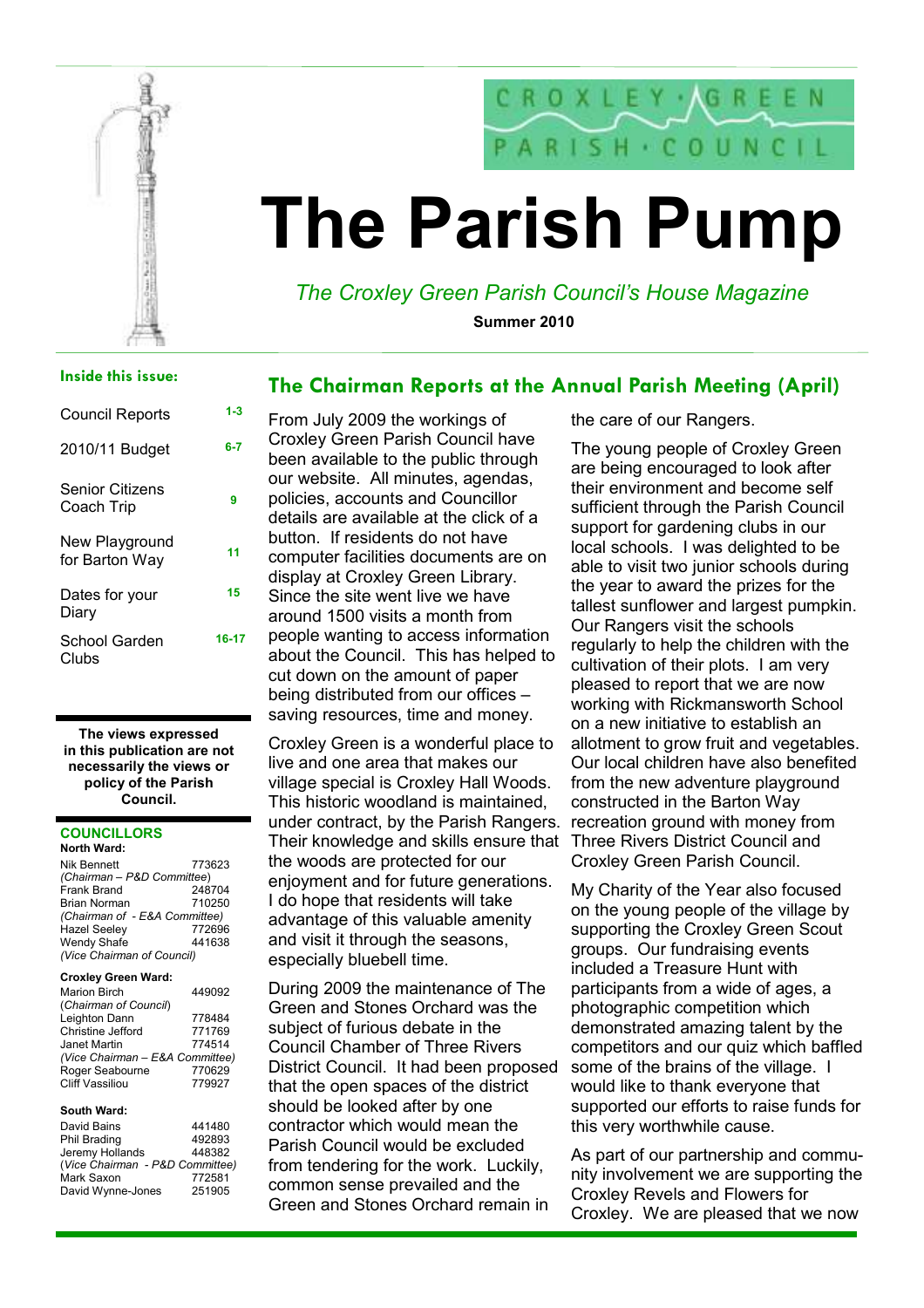# Page 2 The Parish Pump Council News

# Reports from the Annual Parish Meeting held on 29 April 2010

supported our efforts to raise funds for this very worthwhile cause.

As part of our partnership and community involvement we are supporting the Croxley Revels and Flowers for Croxley. We are pleased that we now have achieved Village Hall status for the Croxley Green Community Centre and we are working with the Community Association to strengthen that relationship. Our commitment to making Croxley Green a safe and healthy place to live and work is demonstrated through our continuing funding of the Police Community Support Officers who have a high profile throughout the village. The Parish Council also encourages clean streets, footpaths and open spaces by providing dog mess bags and 42 dog bins around the village.

Croxley Green Parish Council has a duty as an employer to protect and support its employees. As part of best practice we have introduced policies and procedures, and with professional advice, we will continue to update our working arrangements. During the last year we have introduced a Vexatious Complainant Policy and implemented it by placing an individual on our Awareness Register. We are mindful of our responsibilities under the Freedom of Information Act but this action has enabled us to operate free of the demands and stress of multiple emails, numerous telephone calls and visits.

Thousands of residents of Croxley Green joined us to celebrate the arrival of 2010 with the Parish Council Firework Display but this time with the added attraction of music. We hope that the event

planned for this New Year's Eve will prove just as popular and spectacular.

Preserving the character of Croxley Green but also improving our surroundings is a vital part of our role so we will be forming links and developing communication channels with organisations like Croxley Residents' Association, Three Rivers District Council, Hertfordshire County Council and other interested parties to work towards formulating a Village Plan that is realistic and achievable.

Cllr Birch Chairman

# Planning & Development Committee Report

Fellow Councillors, electors of the Parish, it gives me great pleasure to present to you my report for the year, on behalf of the Planning & Development Committee.

Since the last Annual Parish Meeting there have been 24 P & D meetings scheduled. As you may be aware this committee consists of five Members of the Council, as two Members have declined to serve. I therefore thank the serving members for their diligent attendance as there was only one occasion when the meeting could take place as it would not have been quorate. The only other occasion when a meeting was cancelled was due to the January snows. I would also like to thank Cllr Bains and Cllr Hollands for chairing the three meetings that I was unable to attend during the year.

The functions allocated to this Committee include planning, transport, road safety, village appraisal and sign posting. In our consultative capacity for planning within Croxley Green, 136 applications have been considered with our recommendations being forwarded to Three Rivers District Council. Over this period there were only 13 occasions where Three Rivers District Council have disagreed with the recommendations given.

The Committee has followed closely the separate Section 106 planning agreements, where funds will be set aside to upgrade both the Harvey Road and Shell zebra crossings on the Watford Road. We will continue to monitor both of the developments and to liaise with District and County Councils, to ensure these upgrades do take place.

For the next financial year the Committee has budgeted £100 for the maintenance of the two bus shelters the Council is responsible for on the Green. £6900 has been budgeted for the continuation of the very welcome and appreciated Community Bus service. Also a figure of £1000 has been put aside so that additional Salt Bins can be provided for the residents of Croxley Green this coming winter.

Following Tesco's successful appeal we have liaised closely with TRDC to ensure that the Parish Council has valid input as to how the £29,000, agreed for the provision of open space, is used.

The Committee continue to liaise with Three Rivers District Council to ensure that the Yorke Road School Building is not left to fall into a dilapidated state.

Input has also been given by the Committee for Public Rights of Way, Bridleways, Highways Works and, not least, the Local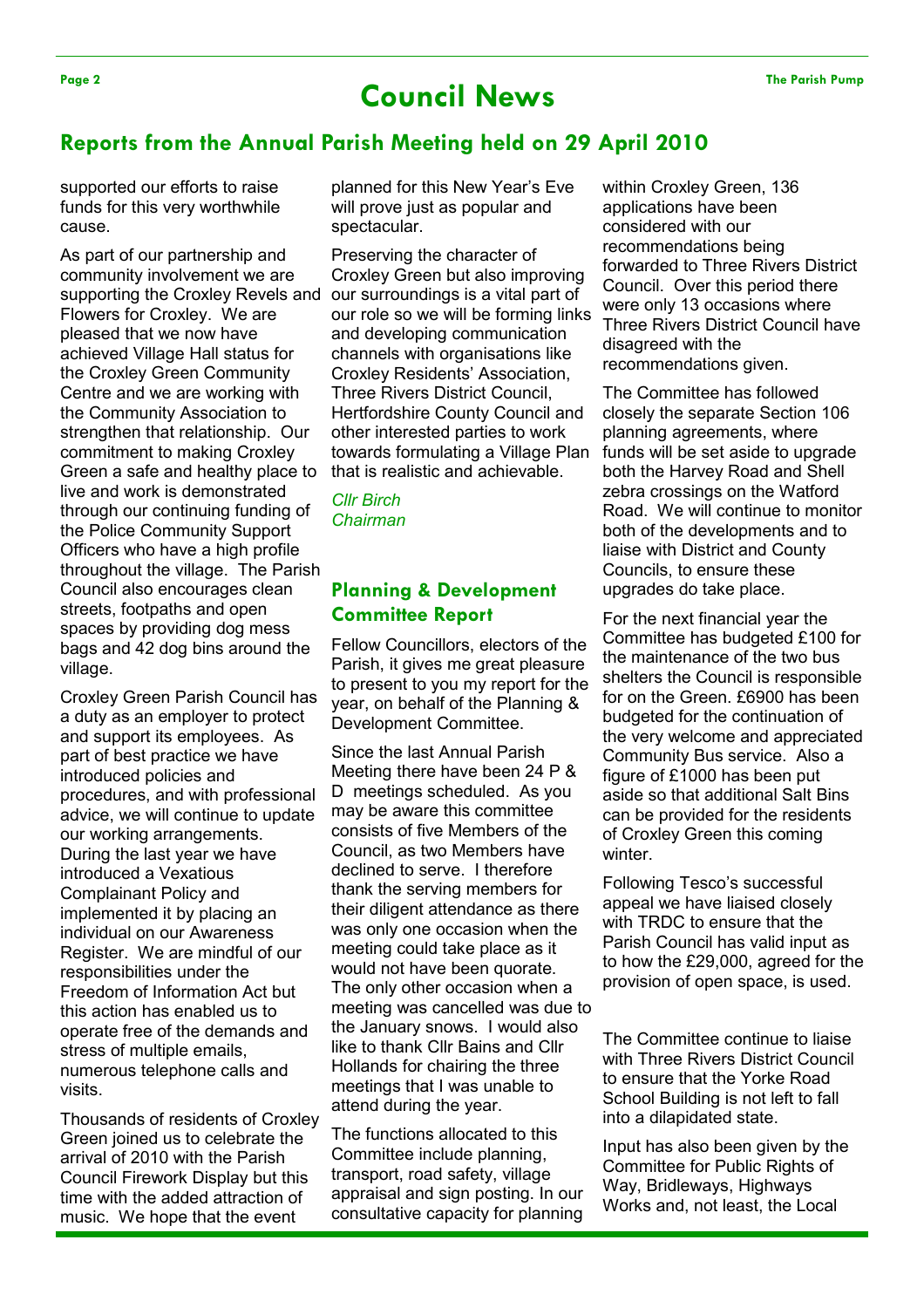#### Development Framework Core Strategy Preferences.

All in all quite a busy year for the Committee.

## Cllr Bennett Chairman

# Environment & Amenity Committee Report

The newly formed Environment and Amenity Committee were duly co-ordinated towards the future events in the summer of 2009. The mature residents of Croxley had their day trip to Eastbourne; the report in the Parish Pump underlines its success with our residents and many letters of thanks were received. The Revels endorsed the past activities of the Parish Council especially towards looking after our local environment, likewise many thanks to our Junior Council for their ideas and support through the year. The Garden Competition was supported by our usual gardening enthusiasts within Finance & Administration the village but due to the inclement weather the prize giving has had to be postponed.

The new year, 2010, staged the opening of the new Barton Way play area, the Parish Council were pleased to act in partnership with Three Rivers District Council not only with a financial contribution, but also with hands on research carried out by Parish Councillors Cllr Shafe and Cllr Martin, so that they were able to advise on the type of equipment to be considered.

August 2009 saw a new member to our staffing team Jamie Marlow, who has already shown his capabilities in keeping the village up to the rural standard that we have been proud to maintain.

The Council's E & A budget was reviewed and without loss of

# Page 3 The Parish Pump Council News

events we have managed to keep the budget within previous years' expenditure. At this period of events, the forthcoming programme for 2010 can be either reviewed or altered to try new ideas. After due debate, it was decided to allow the Garden Competition to lapse this year to allow another format of a similar competition to be considered for 2011 to hopefully encompass new  $\bullet$ abilities within the community.

Even though we have monthly meetings, our Committee members involve themselves in researching many aspects of the Village's environment to see how we can improve Croxley Green.

As Chairman of the E & A I would like to thank the Committee members and the Council staff for their support towards our main goal in looking after Croxley Green.

Cllr Norman Chairman

# Committee Report

The Finance and Administration Committee have the responsibility of scrutinising the Parish Council accounts and making recommendations to the Council regarding the governance and management of the Council. The members consist of the Chairman and Vice Chairman of the Council and the Chairmen and Vice Chairmen of the Environment & Amenity and Planning & Development Committees.

By meeting on the second Thursday of the month the committee is able to go through the accounts for the previous month and compare against the budget.

During 2009/10 the following matters were considered by the Finance and Administration Committee:

- Implementation of web site;
- Review of standing orders;
- Staffing structure working group;
- Investigating professional employment advice service;
- Setting budget for 2010/11;
- Community Village Hall works;
- Provision of roadside salt in adverse weather;
- Introduction of policies and procedures;
- Recommending grant applications;
- Discussing business planning process;
- Agreeing purchasing policy;
- Replacement of missing village signs.

The Finance and Administration Committee will continue to address staffing and employment matters, consider the use of external specialist consultants, introduce policies and procedures and decide on a business planning process.

## Cllr Birch Chairman

# SALT BINS

The Parish Council has purchased an additional six salt bins for Croxley Green. Residents are asked for suggestions of locations for these new salt bins. Contact the Parish Council—details on back page.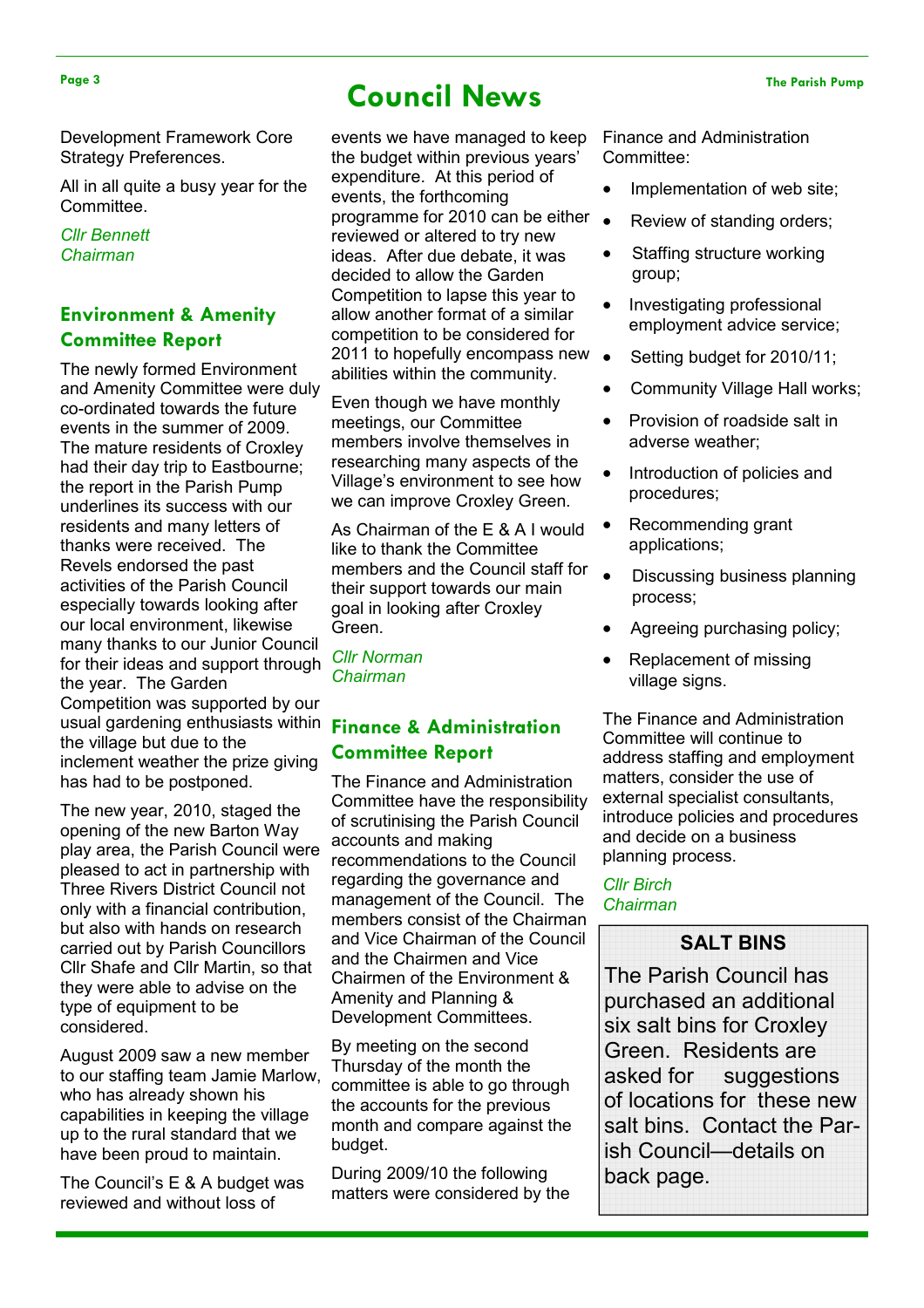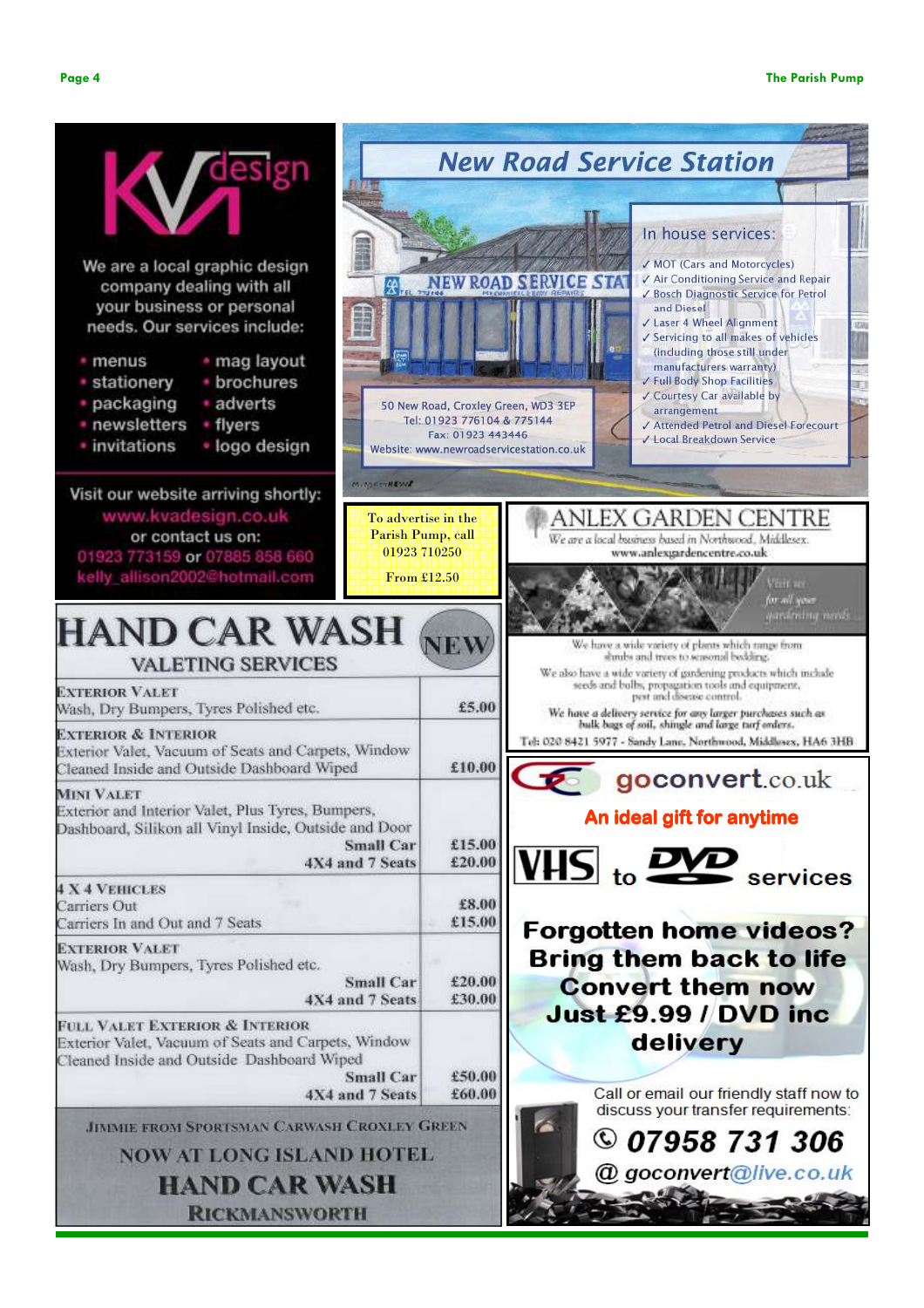# Croxley Green – A Great Place to Grow Up In

As a Granddad in our beautiful village, I have plenty of chances to evaluate, when pram pushing, what is on offer for the younger generation. In many areas of our country, children can get bored very easily as there is nothing to do. Not so in Croxley where there are lots and lots of 'fun things' to do from an early age.

For a start there is the Under One Club for babies which allows new mums (and dads) to take their little ones to a cheerful and welcoming group. Then there are numerous toddler and pre-school groups before going on to our excellent 'state of the art' schools. We have girl guides and boy scouts, and even a sea cadet group based on the canal, among many others. What joys are to be found fishing along the River Gade or exploring the mysteries of Croxley Hall Woods and the Common Moor? In the summer there is so much green space to run about and play and picnic on. There are super play and recreation grounds, especially the 'new' one at Barton Way which must be top of the class when it comes to fun! Who wants to go to Alton Towers when we have our own mini one on our doorstep? For the thrill seekers we have a top notch skate park which is safe, adventurous and well managed; who could ask for anything more? Each year at the Revels I watch the children waving happily from the many floats which pass by in the procession – one can get an idea of all that is happening for young people in Croxley by looking at the variety of activities represented by the floats, stalls and entertainment at the Revels itself which is an afternoon of real community activity on the Green every June.

 As a Parish Councillor, I feel really proud that we have such a youth friendly environment. Croxley Green is surely one of the best places to grow up and this is celebrated at the end of the year with a wonderful, free firework display where thousands of us welcome the new year.

## Cllr David Wynne- Jones

## Collective Nouns

It's been a very hard winter for many birds, particularly lakeside birds as there was thick ice on the water making it difficult for them to find food. Field birds had hard frozen ground to contend with; therefore bird feeders in gardens became a lifeline for many birds that would not normally venture around domestic habitation.

My own garden had fieldfares and redwings, redpoll and my usual number of goldfinches which made me think about what groups of birds are called, such as:

- a covert of coots;
- a murder of crows;
- a team of ducks (in flight);
- a convocation of eagles;
- a skein of geese (in flight);
- a cast of hawks;
- a siege of herons;
- a tiding of magpies;
- a peep of chickens;
- a clattering or train of jackdaws;
- a building of rooks;
- a herd of wrens;
- a host of sparrows

and finally, my favourites: a charm of goldfinch and an exultation of larks.

There are, of course, many other collective nouns for animals but as I am a bird lover I concentrated on these.

My master saw me at work and as I get some notoriety for my writing, he will come up with something to try and outdo me… some hope!



Bess - Roving Reporter

# The Christmas House, Lancing Way

Once again Lancing Way was lit up for the festive season when the Christmas lights were switched on in December 2009 at the Christmas House. This year Dave and Carol nominated the Herts Air Ambulance as their chosen charity and were delighted to donate the sum of £2537.00 to this worthy cause.

Dave and Carol would like to thank everyone for their support and look forward to seeing you all again in December 2010.

## Cllr Christine Jefford

## Batteries Provided

For those in the community who need them, are you aware that hearing aid batteries can be procured at Skidmore Clinic, Rickmansworth, at any time during opening hours? Just remember to take your brown book with you.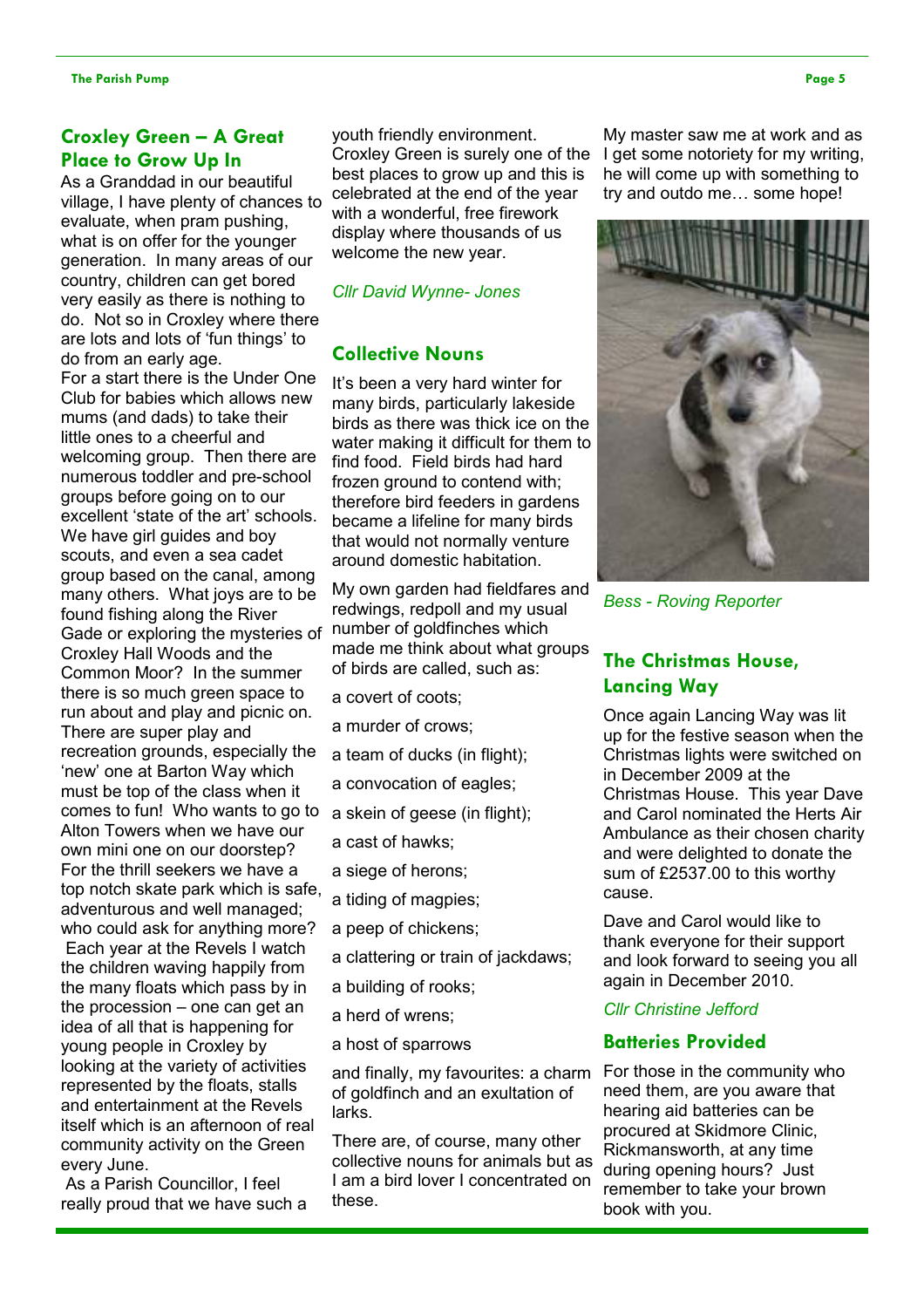# Page 6 The Parish Pump Council Updates The Parish Pump

# The Parish Council Budget 2010-2011

|     | <b>Finance &amp; Administration</b>                     |                        | <b>Agreed</b><br>Budget (£) | <u> 103</u>  | <b>Groundworks</b>                                        |                        | <b>Agreed</b><br>Budget (£) |
|-----|---------------------------------------------------------|------------------------|-----------------------------|--------------|-----------------------------------------------------------|------------------------|-----------------------------|
| 101 | <b>General Administration</b>                           |                        |                             |              |                                                           |                        |                             |
|     |                                                         |                        |                             | 4001<br>4006 | Salaries & Wages<br><b>Protective Clothing</b>            |                        | 54,417<br>500               |
|     |                                                         |                        |                             | 4008         | Training                                                  |                        | 1,500                       |
|     | 4001 Salaries & Wages                                   |                        | 64,000                      | 4010         | <b>Misc Staff Costs</b>                                   |                        | 650                         |
|     | 4007 Courses / Conferences                              |                        | 0                           | 4017         | Health & Safety                                           |                        | 1,000                       |
|     | 4008 Training                                           |                        | 1,500                       | 4018         | Refuse Disposal                                           |                        | 0                           |
|     | 4009 Travel                                             |                        | 1,200                       | 4037         | Grounds Maintenance                                       |                        | 2,000                       |
|     | 4011 Rates                                              |                        | 4,600                       | 4041         | <b>Equipment Hire</b>                                     |                        | 0                           |
|     | 4012 Water Rates                                        |                        | 900                         | 4042         | Equipment Maint.                                          |                        | 550                         |
|     | 4013 Rent                                               |                        | 100                         | 4046         | <b>Equipment Purchased</b>                                |                        | 2,000                       |
|     | 4014 Light & Heat                                       |                        | 1,500                       | 4051         | Vehicle License & Insurance                               |                        | 1,800                       |
|     | 4016 Janitorial                                         |                        | 1,300                       | 4055         | Fuel & Oil - LS08                                         |                        | 1,200                       |
|     | 4017 Health & Safety                                    |                        | 250                         | 4060<br>4070 | Fuel & Oil - Grdworks<br>Maintenance - LS08 WCP           |                        | 750<br>500                  |
|     | 4020 Misc Establishment Costs                           |                        | 500                         | 4071         | Maintenance - Tractor                                     |                        | 750                         |
|     | 4021 Telephone & Fax                                    |                        | 1,500<br>1,800              | 4072         | Maintenance - Ride on Mower                               |                        | 580                         |
|     | 4023 Stationery, Printing & Postage<br>4025 Insurance   |                        | 3,900                       |              |                                                           |                        |                             |
|     |                                                         |                        |                             |              | <b>OverHead Expenditure</b>                               |                        | 68,197                      |
|     | 4026 Photocopy Hire / Charges                           |                        | 2,500<br>500                |              |                                                           |                        |                             |
|     | 4027 Computer Software & IT                             |                        |                             |              |                                                           |                        |                             |
|     | 4036 Property Maintenance<br>4156 Audit Fees - External |                        | 2,100<br>960                | 1061         | Agency Income - HCC Mtce                                  |                        | 1,400                       |
|     | 4157 Audit Fees - Internal                              |                        | 820                         | 1062         | Agency Income - TRDC Mrce                                 |                        | 0                           |
|     | 4158 Accountancy Fees                                   |                        | 790                         | 1080         | Miscellaneous Income                                      |                        | 0                           |
|     | 4963 PCSO                                               |                        | 28,500                      |              |                                                           |                        |                             |
|     |                                                         |                        |                             |              |                                                           | <b>Total Income</b>    | 1,400                       |
|     | Tfr from Reserves (if required)                         |                        | $-10,000$                   |              | 103                                                       | <b>Net Expenditure</b> | 66,797                      |
|     | <b>OverHead Expenditure</b>                             |                        | 109,220                     | 107          | Grants (incl S137)                                        |                        |                             |
|     |                                                         |                        |                             | 4200         | Chairman's Charity Expenditure                            |                        | 1,000                       |
|     | 1076 Precept                                            |                        | 244,967                     | 4711         | S <sub>137</sub> Grants                                   |                        | 1,500                       |
|     | 1090 Interest Received                                  |                        | 200                         |              | Community Hall Membership Grant                           |                        | 9,600                       |
|     |                                                         | <b>Total Income</b>    | 245,167                     |              | <b>OverHead Expenditure</b>                               |                        | 12,100                      |
|     |                                                         |                        |                             |              |                                                           |                        |                             |
|     | 101                                                     | <b>Net Expenditure</b> | $-135,947$                  | 1077<br>1200 | <b>Grants Received</b><br><b>Chairmans Charity Income</b> |                        | 0<br>1,000                  |
|     |                                                         |                        |                             |              |                                                           |                        |                             |
| 102 | <b>Local Democracy</b>                                  |                        |                             |              |                                                           | <b>Total Income</b>    | 1,000                       |
|     |                                                         |                        |                             |              | 107                                                       | <b>Net Expenditure</b> | 11,100                      |
|     | 4024 Subscriptions/Publications                         |                        | 2,000                       |              |                                                           |                        |                             |
|     | 4033 Parish Pump Newsletter                             |                        | 5,000                       |              |                                                           |                        |                             |
|     | 4201 Chairman's Allowance                               |                        | 500                         | <u>150</u>   | <b>Community/Village</b><br>Hall                          |                        |                             |
|     | 4300 Events - Revels on the Green                       |                        | 1,000                       |              |                                                           |                        |                             |
|     |                                                         |                        |                             | 4036         | <b>External Decoration</b>                                |                        | 4,000                       |
|     |                                                         |                        |                             | 4036         | <b>Flood Prevention work</b>                              |                        | 6,500                       |
|     | <b>OverHead Expenditure</b>                             |                        | 8,500                       |              |                                                           |                        |                             |
|     |                                                         |                        |                             |              | Transfer from re-<br>serves                               |                        | $-10,500$                   |
|     | 1031 Map Income                                         |                        | 0                           |              |                                                           |                        |                             |
|     | 1051 Advertising Income                                 |                        | 1,500                       |              |                                                           |                        |                             |
|     |                                                         |                        |                             |              | <b>OverHead Expenditure</b>                               |                        | 0                           |
|     |                                                         | <b>Total Income</b>    | 1,500                       |              |                                                           |                        |                             |
|     |                                                         |                        |                             |              |                                                           | <b>Total Income</b>    | 0                           |
|     |                                                         |                        |                             |              |                                                           |                        |                             |
|     | 102                                                     | <b>Net Expenditure</b> | 7,000                       |              | 150                                                       | <b>Net Expenditure</b> | 0                           |
|     |                                                         |                        |                             |              |                                                           |                        |                             |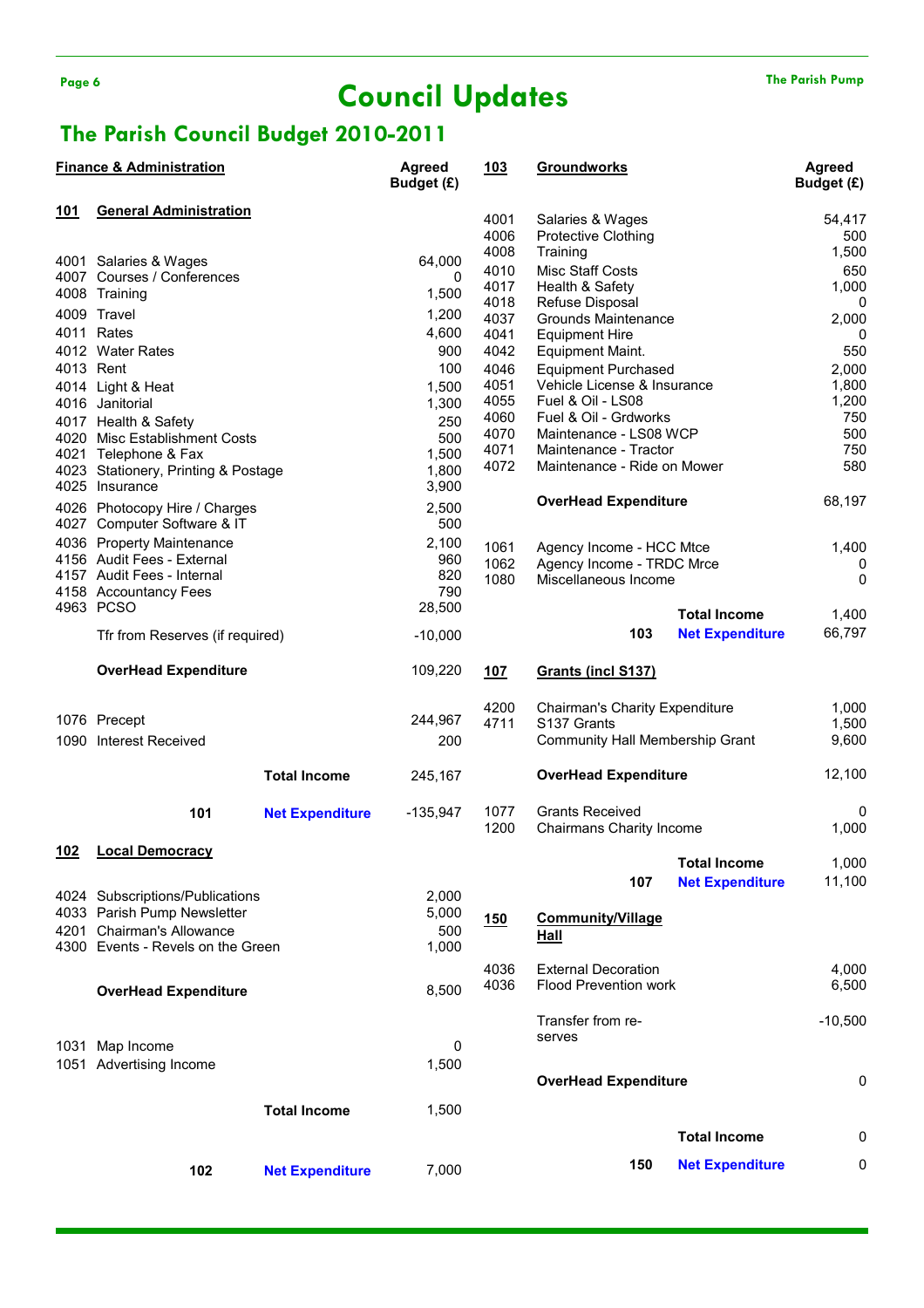# The Parish Pump Page 7 Page 7

# The Parish Council Budget 2010-2011(cont'd)

|             | <b>Environment &amp; Amenity</b>                |     |                        | <b>Agreed</b><br>Budget (£) | <u>299</u> | <b>E &amp; A Capital &amp; Projects</b>                            |                                 |                         |
|-------------|-------------------------------------------------|-----|------------------------|-----------------------------|------------|--------------------------------------------------------------------|---------------------------------|-------------------------|
| 202         | <b>The Green</b>                                |     |                        |                             | 4932       | War Memorial Updating<br>4934 Flowers in Croxley/Lamppost planters |                                 | 250<br>0                |
|             | 4042 Equipment Mainte-                          |     |                        | 0                           |            | School Flower beds<br>Development of Play Areas                    |                                 | 2,000                   |
|             | nance                                           |     |                        |                             |            | Interpretation Board, Stones Orchard                               |                                 | 0<br>1,500              |
|             | <b>OverHead Expenditure</b>                     |     |                        | 0                           |            | <b>OverHead Expenditure</b>                                        |                                 | 3,750                   |
|             |                                                 | 202 | <b>Net Expenditure</b> | 0                           |            | 299                                                                | <b>Net Expenditure</b>          | 3,750                   |
| 203         | <b>Open Spaces &amp; Trees</b>                  |     |                        |                             |            | <b>Environment &amp; Amenity - Expenditure</b>                     | - Income                        | 31,050<br>0             |
|             | 4048 Plants. Shrubs & Trees - General           |     |                        | 1,000                       |            |                                                                    |                                 |                         |
| 4049        | Dog Hygiene                                     |     |                        | 10,000                      |            |                                                                    | <b>Net Expenditure</b>          | 31,050                  |
|             | Tfr ex trees                                    |     |                        | 0                           |            | <b>Planning &amp; Development</b>                                  |                                 | <b>Agreed</b>           |
|             | <b>OverHead Expenditure</b>                     |     |                        | 11,000                      | 301        | <b>Roads &amp; Street Furniture</b>                                |                                 | Budget (£)              |
|             | 1077 Grants Received                            |     |                        | 0                           | 4042       | <b>Equipment Maintenance</b>                                       |                                 | 0                       |
|             |                                                 |     | <b>Total Income</b>    | $\mathbf 0$                 |            | 4047 Footpath Maintenance                                          |                                 | $\mathbf 0$             |
|             |                                                 | 203 | <b>Net Expenditure</b> | 11,000                      |            | Salt Bins/Salt<br>4050 Bus Shelters                                |                                 | 1,000<br>100            |
|             |                                                 |     |                        |                             | 4056       | <b>Street Trees</b>                                                |                                 | 0                       |
| <u>211</u>  | <b>Events</b>                                   |     |                        |                             |            | <b>OverHead Expenditure</b>                                        |                                 | 1,100                   |
|             | 4601 Garden Competition                         |     |                        | 250                         |            | 301                                                                | <b>Net Expenditure</b>          | 1,100                   |
|             | 4602 Quiz Night                                 |     |                        | 250                         |            |                                                                    |                                 |                         |
|             | 4605 Christmas Lights<br>4608 Library Xmas Tree |     |                        | 8,000<br>50                 | 302        | <b>Community Bus</b>                                               |                                 |                         |
|             | 4609 Craft Workshop Day                         |     |                        | 1,400                       | 4702       | <b>Community Bus</b>                                               |                                 | 6,900                   |
|             | 4610 Fireworks on Green                         |     |                        | 5,000                       |            |                                                                    |                                 |                         |
|             | 4611 Senior Citizens trip (Seaside)             |     |                        | 350                         |            | <b>OverHead Expenditure</b>                                        |                                 | 6,900                   |
|             | 4612 Senior Citizens Social                     |     |                        | 0                           |            | 302                                                                | <b>Net Expenditure</b>          | 6,900                   |
|             | <b>OverHead Expenditure</b>                     |     |                        | 15,300                      | 399        | P & D Capital & Projects                                           |                                 |                         |
|             |                                                 |     |                        |                             |            |                                                                    |                                 |                         |
|             | 1080 Miscellaneous Income                       |     |                        | 0                           |            | Miscellaneous Road Safety Works                                    |                                 | 0                       |
|             |                                                 |     | <b>Total Income</b>    | 0                           |            | Tfr from Reserves for Misc. Road Safety works                      |                                 | 0                       |
|             |                                                 | 211 | <b>Net Expenditure</b> | 15,300                      |            | <b>OverHead Expenditure</b>                                        |                                 | 0                       |
| <u> 221</u> | <u>MSC</u>                                      |     |                        |                             |            |                                                                    |                                 |                         |
|             |                                                 |     |                        |                             |            | 399                                                                | <b>Net Expenditure</b>          | 0                       |
|             | 4042 Equipment Mainte-<br>nance                 |     |                        | 1,000                       |            | <b>Planning &amp; Development-Expenditure</b>                      |                                 | 8,000                   |
|             |                                                 |     |                        |                             |            |                                                                    | - Income                        | 0                       |
|             | <b>OverHead Expenditure</b>                     |     |                        | 1,000                       |            |                                                                    |                                 |                         |
|             |                                                 | 221 | <b>Net Expenditure</b> | 1,000                       |            |                                                                    | <b>Net Expenditure</b>          | 8,000                   |
|             |                                                 |     |                        |                             |            |                                                                    |                                 | Agreed<br><b>Budget</b> |
|             |                                                 |     |                        |                             |            |                                                                    | <b>Total Budget Expenditure</b> | 249,067<br>249,067      |

Net Expenditure 0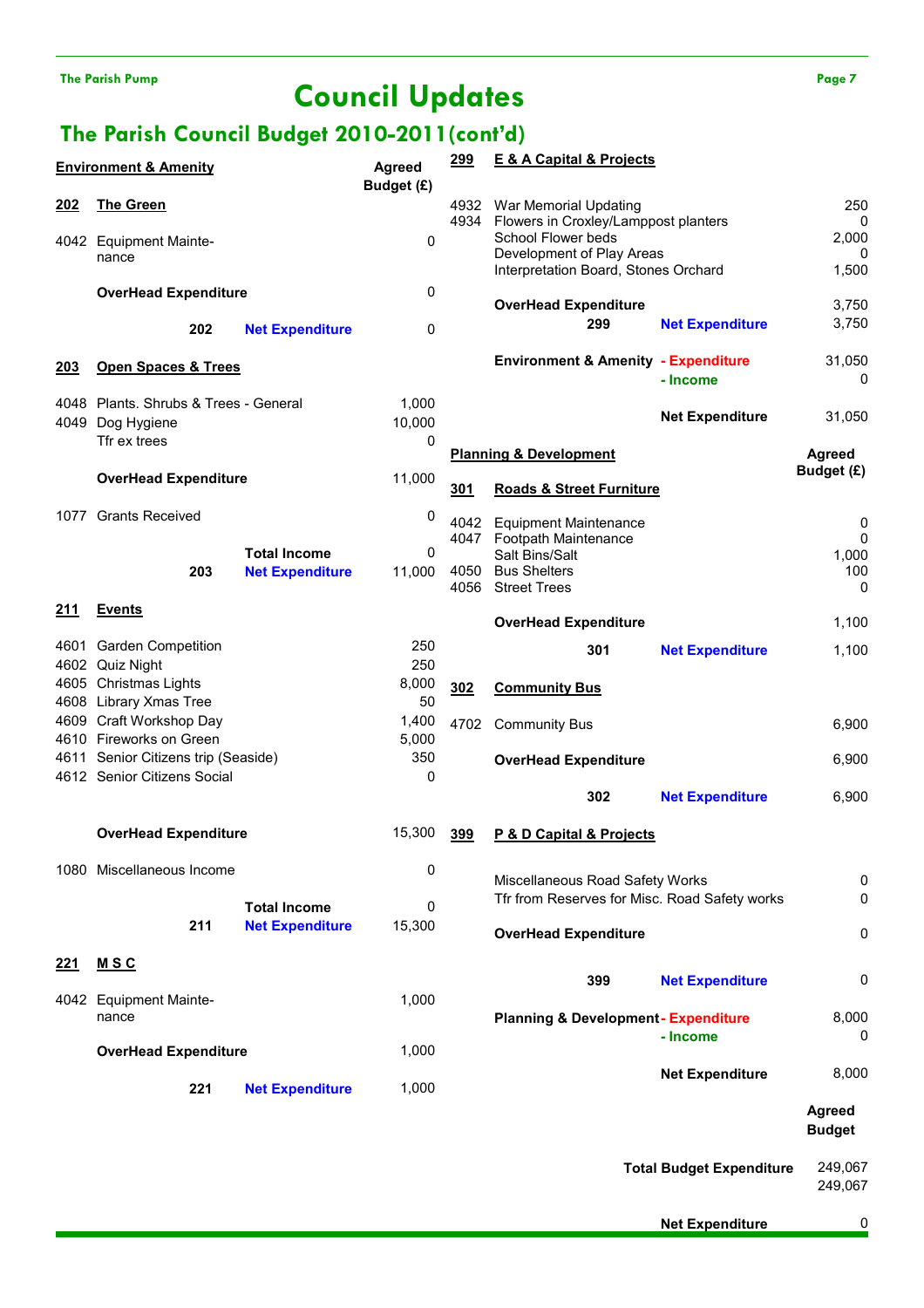

# Page 8 **Our Environment**

Curious Corners in Croxley

I have a large and lovely map of Croxley on the wall of my study and quite often, when I glance up from the computer, my eye catches yet another interesting corner of our village – so much to see and learn and an adornment to any resident's room. Two square miles and approximately 15,000 inhabitants – not a huge area but packed with interesting facts, too numerous to mention here. Maps are sold by the Parish Council.

Our village was, until quite recently, a quiet rural hamlet, untouched by the Industrial Revolution until the building of the Grand Union Canal in the late 18<sup>th</sup> century (around 1773) brought about the start of change. Thousands of labourers (navvies) dug the canal from London to Birmingham using only shovels. This was the equivalent of the M1, M4 and all the other motorways together in those days. Then along came Mr John Dickinson in 1832 and built his huge paper mill on a site on Croxley Common Moor which was demolished after many years of paper making in 1981. He brought in all his paper making raw materials on barges which came along the canal. He also imported lots of workers and their families, (many from Yorkshire) and built Dickinson Square to house them plus lots of houses in New Road, which was then the main High Street of Croxley (and still is).

In the 1930's the owners of the Metropolitan Railway Company pushed out from London into the countryside of Hertfordshire and Buckinghamshire. It needed customers (commuters) and thus the great building boom of the 1930's took place – we can see many of the houses built in that period in ribbon development in Croxley today.

Apparently, about a million houses them as we are dependent on were built between the wars. An interesting thing was that semidetached houses were then more expensive (£800) than bungalows (£600) but now the roles have been reversed because of the big frontage and gardens which these bungalows possess.

Croxley has been very fortunate because, although it is only seventeen miles from Trafalgar Square, it has managed to retain its Green Belt almost untouched up to now. A lot of this has been due to well organised and concerned citizens and their groups lobbying successfully. The Common Moor has been preserved forever as a Site of Special Scientific Interest (SSSI) and the Green has been enlarged to take in all adjacent woodland as well.

Next time you look at your map of Croxley spot the special things that have happened in your area – don't forget to frame it and hang it on the wall! To anyone who doesn't have one, don't despair – there are a few left; just contact the Parish Council or pick one up from us at the Revels.

## Cllr David Wynne-Jones

## Flowers4Croxley

It was great to see the pansies and polyanthus planted by the group in the autumn surviving the harsh winter and giving such a lovely display of colour this spring. Once again we thank all the shopkeepers who have watered the plants when needed.

We recently bought some larger half barrels to put in different areas around the village to be filled with bedding plants. We shall be buying more hanging baskets this year but have not decided where we will position

shopkeepers to water them and bring them in each night.

A shared project with the Parish Council was supplying planters for the Croxley signs for which the Council supplied the plants. It is unfortunate that one of the signs was stolen on St Patrick's night but these planters have brightened up the entry points into the village.

Unfortunately there has been some selective stealing of other items such as lavender plants, a pot of pansies from outside the library (and this was sunk quite deeply in the earth), compost and a few busy lizzies. We are always very disappointed when this happens as it shows that a few people want to spoil what has been done to try to improve our environment for everyone.

We are very grateful to Steve Drury, the local County Councillor, who gave us a grant which will enable our plans to expand this year. Our thanks, too, to Parish Councillor Leighton Dann for over wintering last year's geraniums. Without our volunteers and occasional help from Rangers Carl and Jamie we would not have achieved all that we have. We hope to have a schedule put together soon which will publicise times when gardening activities will be undertaken, so if you are able to help out for a little while we would be very happy to see you. Many hands make light work! The schedule will be put up in the library, on the Parish Council notice board and on its website. It is hoped that a lot of you have noticed our efforts and enjoyed them.

#### Hazel Seeley

(Chairman, Flowers4Croxley)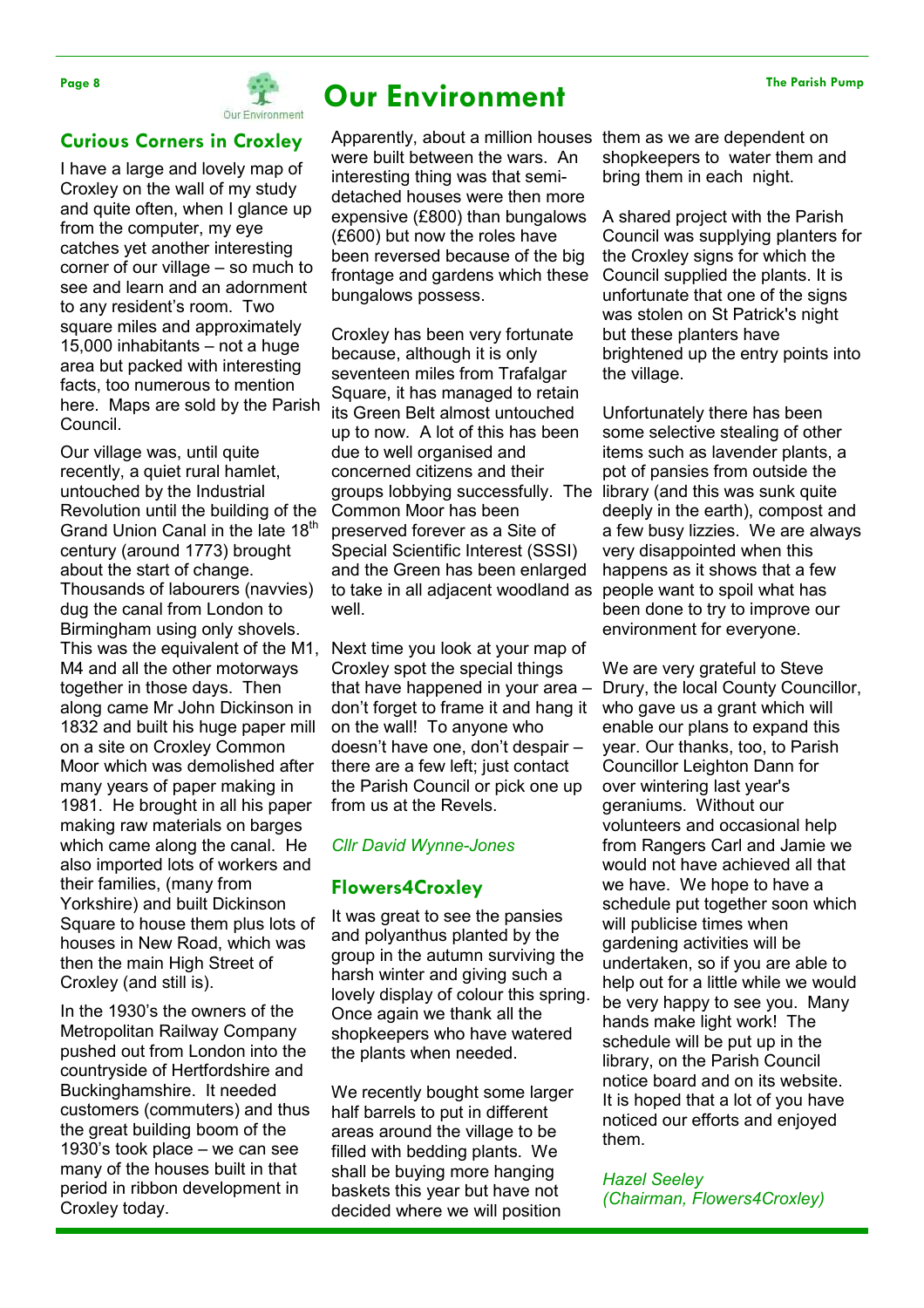# The Parish Pump Page 9<br>
Our Environment Our Environment

# Coach Trip to World's End

On Friday 2 July 2010, the Parish Council will be taking a group of senior citizens on a day trip to World's End Garden Centre in Buckinghamshire. This is expected to be a popular event and as seats are limited, places will be decided my means of a lucky draw. If you would like to enter the draw please complete the form below with your details and the name of your guest and return the slip to the Parish Council by Friday 25 June 2010. The draw will take place on Friday 25 June 2010.

To be eligible to attend you (and your guest) must be a resident of Croxley Green, a senior citizen and must be independently mobile.

Good luck for the draw!!!!

| $\boldsymbol{\times}$ | Name:                 |                                                                                                                                                                                                     |
|-----------------------|-----------------------|-----------------------------------------------------------------------------------------------------------------------------------------------------------------------------------------------------|
|                       |                       |                                                                                                                                                                                                     |
|                       | <b>Address:</b>       |                                                                                                                                                                                                     |
|                       |                       |                                                                                                                                                                                                     |
|                       |                       |                                                                                                                                                                                                     |
|                       |                       |                                                                                                                                                                                                     |
|                       |                       |                                                                                                                                                                                                     |
|                       |                       | <b>Telephone Number:</b>                                                                                                                                                                            |
|                       |                       |                                                                                                                                                                                                     |
|                       | <b>Name of Guest:</b> |                                                                                                                                                                                                     |
|                       |                       |                                                                                                                                                                                                     |
|                       |                       | I would like to attend the day trip to World's End on Friday 2 July 2010 and I<br>confirm that both my guest and I are residents of Croxley Green, senior<br>citizens and are independently mobile. |
|                       | Signed:               |                                                                                                                                                                                                     |
|                       |                       |                                                                                                                                                                                                     |
|                       |                       |                                                                                                                                                                                                     |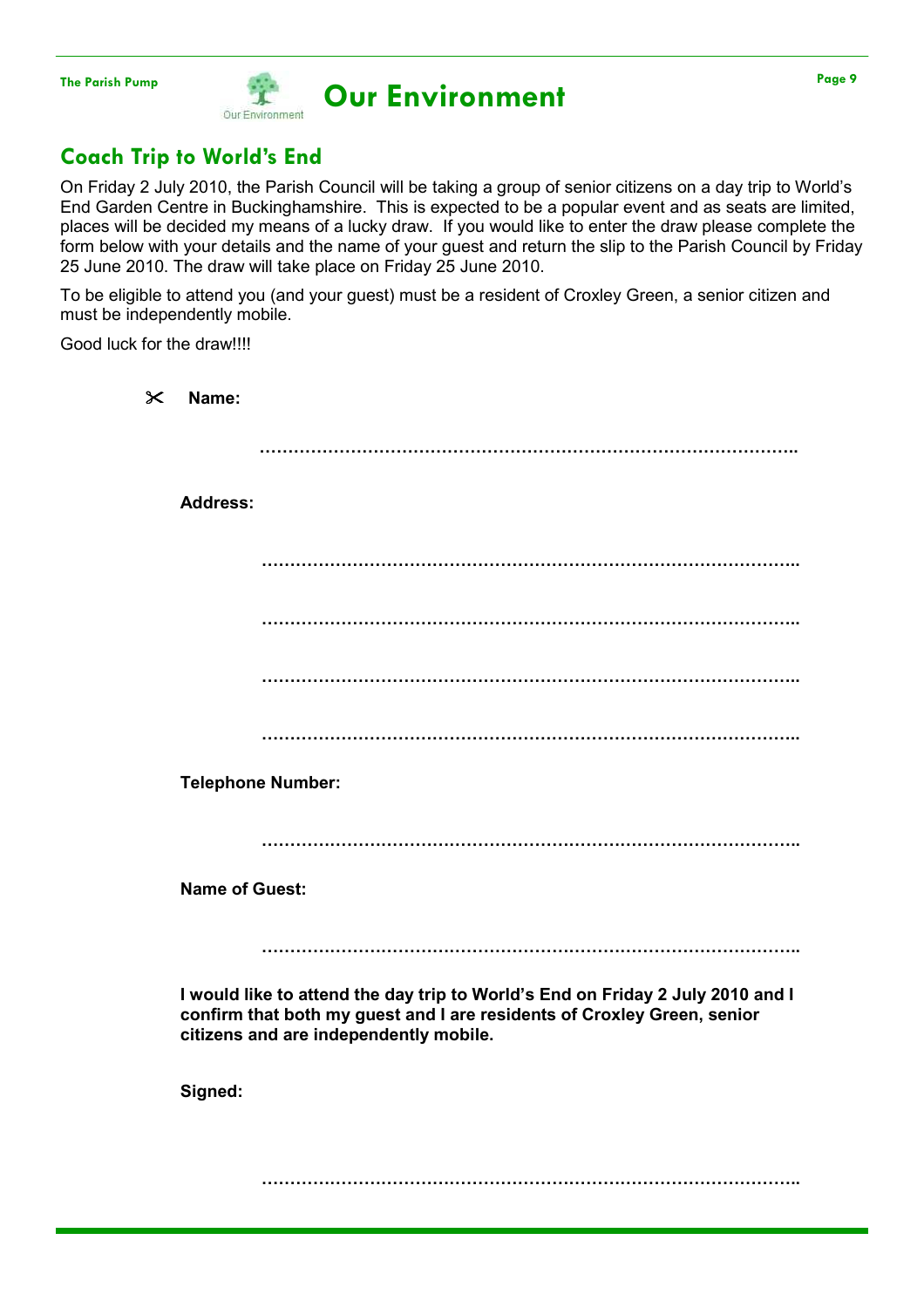

# Looking for a new leisure activity?

Why not buy a Discover Scuba course!

Drop in and enquire about the wide range of courses on offer from beginners to advanced.

The one stop shop for the sales and professional servicing of all your scuba diving equipment.

125 New Road, Croxley Green, Hertfordshire WD3 3EN

Tel: 01923 777700

www.croxleydivers.co.uk

# Energy Saving Light Bulbs - an electric offer!!



The Parish Council has a small stock left of free energy saving light bulbs still available. So if you haven't taken advantage of the previous offers, now's your chance.

But remember stocks are low and will be made available on a first come first served basis!

# **T. C. TREE & GARDEN SERVICE FREEPHONE: 0800 389 3880** Tel: 01923 236718 or Mobile: 07775 707737

ALL KINDS OF TREES EXPERTLY FELLED, TOPPED, TRIMMED OR PRUNED

We are happy to give FREE ESTIMATES and references are available



Insured





- $\triangle$  Stump grinding
- ◆ Hedge trimming
- ◆ Patios/Paving
- ◆ Shingle paths and drives
- ◆ Fencing/Turfing
- ◆ Overgrown gardens cleared
- Rubbish removed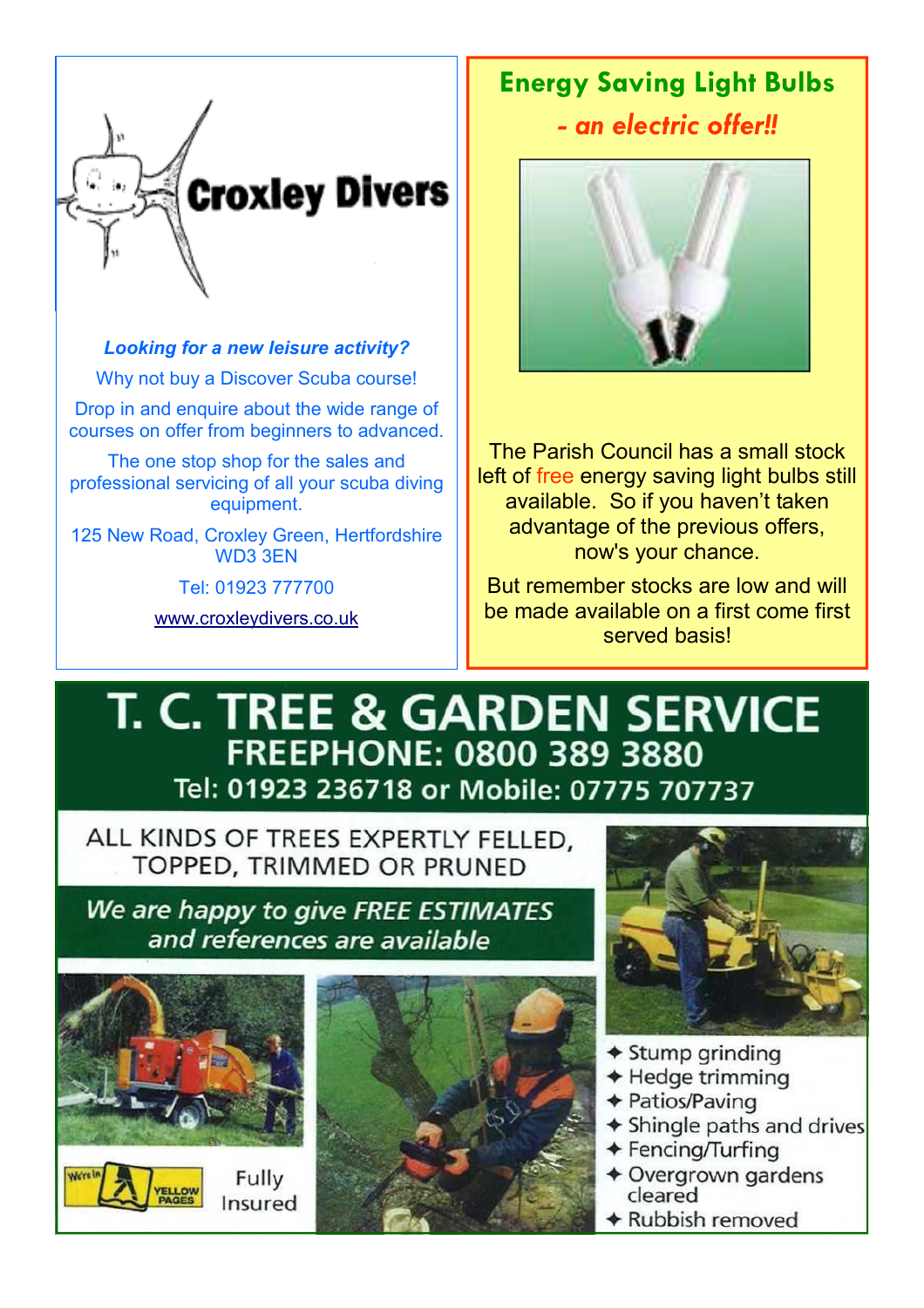

# The Parish Pump Page 11

New Playground for Barton Way



Finally, after months of meetings and discussions, the new play area in Barton Way was completed and open. Construction had continued through the winter, despite rain, snow and very cold weather and it was opened for use on 15th February with a small-scale opening ceremony. There were members of Three Rivers District Council and Croxley Green Parish Council present, as well as representatives from the local schools. Despite the cold weather, there were also many local families who had been excitedly watching the progress at the site.



Since opening, the play area has proved a huge hit with the local young people. After school, at weekends and during the school

holidays it is always packed with children, a massive change from this time last year! The outdoor gym has also proved popular with been repaired by now. Three the adults, giving them something to do while their children and grandchildren are playing, as you can see from the photo of Cllr Hazel Seeley!



It will be even more popular when the weather finally improves, and will be great for picnics and playing in the sunshine. Please remember to keep the area clean and tidy by putting rubbish in the bins or taking it home.

The Junior Council have asked Three Rivers if there can be some planted areas around the equipment and this has been agreed. Find out more about this initiative from the Junior Council at the Parish Council stand at The Revels!

There have been a few teething problems, including: some areas of grass wearing out (Three Rivers will be re-grassing these soon); excessive litter which the small litter bins have not been able to cope with (Three Rivers are going to put in more/bigger bins and it has been suggested that one of the large recycling bins should be put in to encourage recycling of plastics

and cans in particular) and several pieces of equipment have had faults, which should have Rivers are also looking at the closing mechanism for the wooden gate to ensure that it automatically closes and stays closed, as there have been occasions when dogs have got into the fenced play area as the gate has been open. If you have a dog, please remember that this is a dog-free zone, to keep it clean and safe for the children for whom it has been designed, so do not be tempted to pop in with your dog for a sit down on one of the nice, new benches. If you have any concerns regarding this play area, please contact Three Rivers District Council on 01923 776611 or pop into the Parish Office and we will pass on your comments.



We are very excited to have been involved in initiating the modernisation of this fantastic facility in Croxley, and even more by the number of people who are using it! Keep having lots of fun



through the months to come and let's hope the sun shines!

Cllr Janet Martin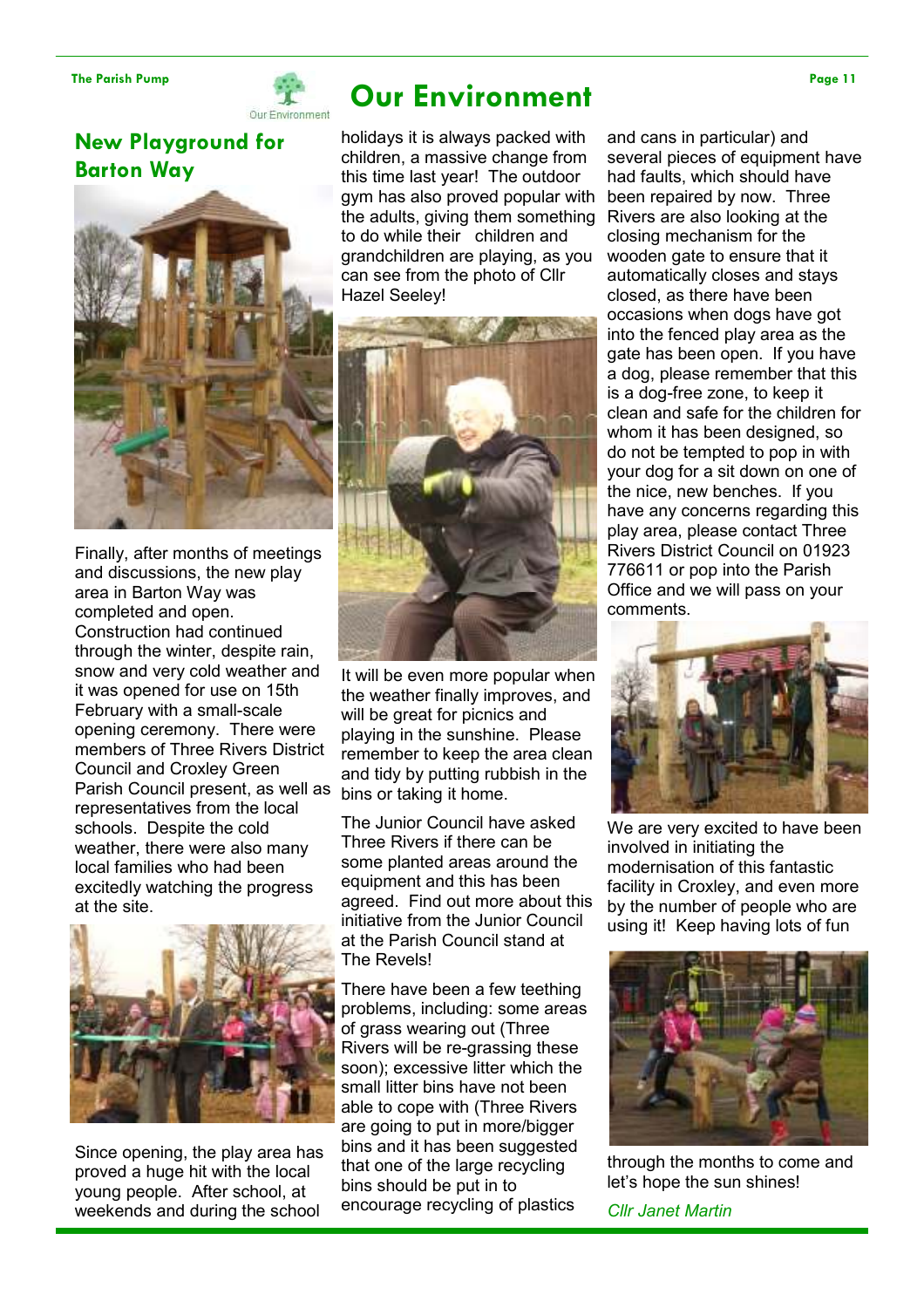#### Page 12 The Parish Pump

|                              | <b>CROXLEY GREEN PARISH COUNCIL</b>                                                                                                     |                            |                                  |          |
|------------------------------|-----------------------------------------------------------------------------------------------------------------------------------------|----------------------------|----------------------------------|----------|
|                              | <b>COMMUNITY BUS</b>                                                                                                                    |                            |                                  | <b>.</b> |
|                              | <b>DO YOU USE THIS SERVICE?</b>                                                                                                         |                            |                                  |          |
|                              | TO WATFORD TOWN CENTRE - EVERY FRIDAY                                                                                                   |                            |                                  |          |
| 1 <sup>ST</sup> JOURNEY      |                                                                                                                                         | $2ND$ JOURNEY              |                                  |          |
| <b>Winton Drive Approach</b> | 9.30am                                                                                                                                  | Sycamore Approach          |                                  | 10.00am  |
| <b>Shaftsbury Court</b>      | 9.32am                                                                                                                                  | Valley Walk (Green)        |                                  | 10.01am  |
| Malvern Way/Barton Way       | 9.34am                                                                                                                                  |                            | Valley Walk/Beechcroft Ave       | 10.03am  |
| Fuller Way/Barton Way        | 9.36am                                                                                                                                  |                            | Frankland Rd/Harvey Rd           | 10.05am  |
| <b>Hanover House</b>         | 9.37am                                                                                                                                  | <b>Chalmers Court</b>      |                                  | 10.08am  |
| Sherborne Way/Baptist Church | 9.40am                                                                                                                                  |                            | All Saints Lane (outside church) | 10.10am  |
| <b>Return from Watford</b>   | 12 noon                                                                                                                                 | <b>New Road</b>            |                                  | 10.12am  |
|                              |                                                                                                                                         | <b>Return from Watford</b> |                                  | 12.30pm  |
| 3RD JOURNEY                  |                                                                                                                                         |                            |                                  |          |
|                              | Junction Links Way & Warwick Way                                                                                                        |                            | 10.30am                          |          |
|                              | Junction Links Way & Dover Way                                                                                                          |                            | 10.31am                          |          |
|                              | Junction Links Way & Little Green Lane                                                                                                  |                            | 10.32am                          |          |
|                              | Junction Little Green Lane & Durrants Drive                                                                                             | 10.33am                    |                                  |          |
|                              | Junction Durrants Drive & Dover Way                                                                                                     |                            | 10.34am                          |          |
|                              | Kenilworth Drive/Baldwins Lane Footpath                                                                                                 |                            | 10.36am                          |          |
| Manor Way                    |                                                                                                                                         |                            | 10.38am                          |          |
| <b>Grove Court</b>           |                                                                                                                                         | 10.40am                    |                                  |          |
|                              | <b>Return from Watford</b>                                                                                                              |                            | 1.15pm                           |          |
|                              | <b>FREE SERVICE</b>                                                                                                                     |                            |                                  |          |
|                              | For the exclusive use of Senior Citizens and<br>persons in sheltered accommodation.<br>You may be required to show proof of eligibility |                            |                                  |          |
|                              | www.justwindowsanddoors.com                                                                                                             |                            |                                  |          |
|                              | <b>FREEPHONE 0800 132510</b>                                                                                                            |                            |                                  |          |
|                              | NEWLY REFURBISHED SHOWROOM                                                                                                              |                            |                                  |          |
|                              | 149 Uxbridge Road, Rickmansworth Herts WD3 2DW                                                                                          |                            |                                  |          |
|                              |                                                                                                                                         |                            |                                  |          |
|                              | Tel: 01923 775500 Fax: 01923 777323                                                                                                     |                            |                                  |          |
|                              | JUST WINDOWS & DOORS LIMIITED                                                                                                           |                            |                                  |          |
|                              | (Admin) 8 Long Lane, Ickenham, Middx UB10 8TB                                                                                           |                            |                                  |          |

Tel: 01895 633241 Fax: 01895 622054

Ainsworth Farm Cattery



Bucks Hill (near Sarratt/Chipperfield) Hertfordshire WD4 9AP Tel 01923 270730 07789 327152 or 07834 269610

The Parish Council would like to hear from anyone who has some old photographs of Croxley Green so we can build up our photo library and use them in future publicity material. Please contact the Parish Council's office by phone or email - details on the back page.

# Dog Waste Bags

**FENSA** 

**GG** 



For those dog owners who have forgotten or were unaware, biodegradable dog waste bags are free from the Parish Council Offices and we also supply them to the library. Please use them, and the bins around Croxley, to help keep our pavements, footpaths and open spaces clean and free from mess.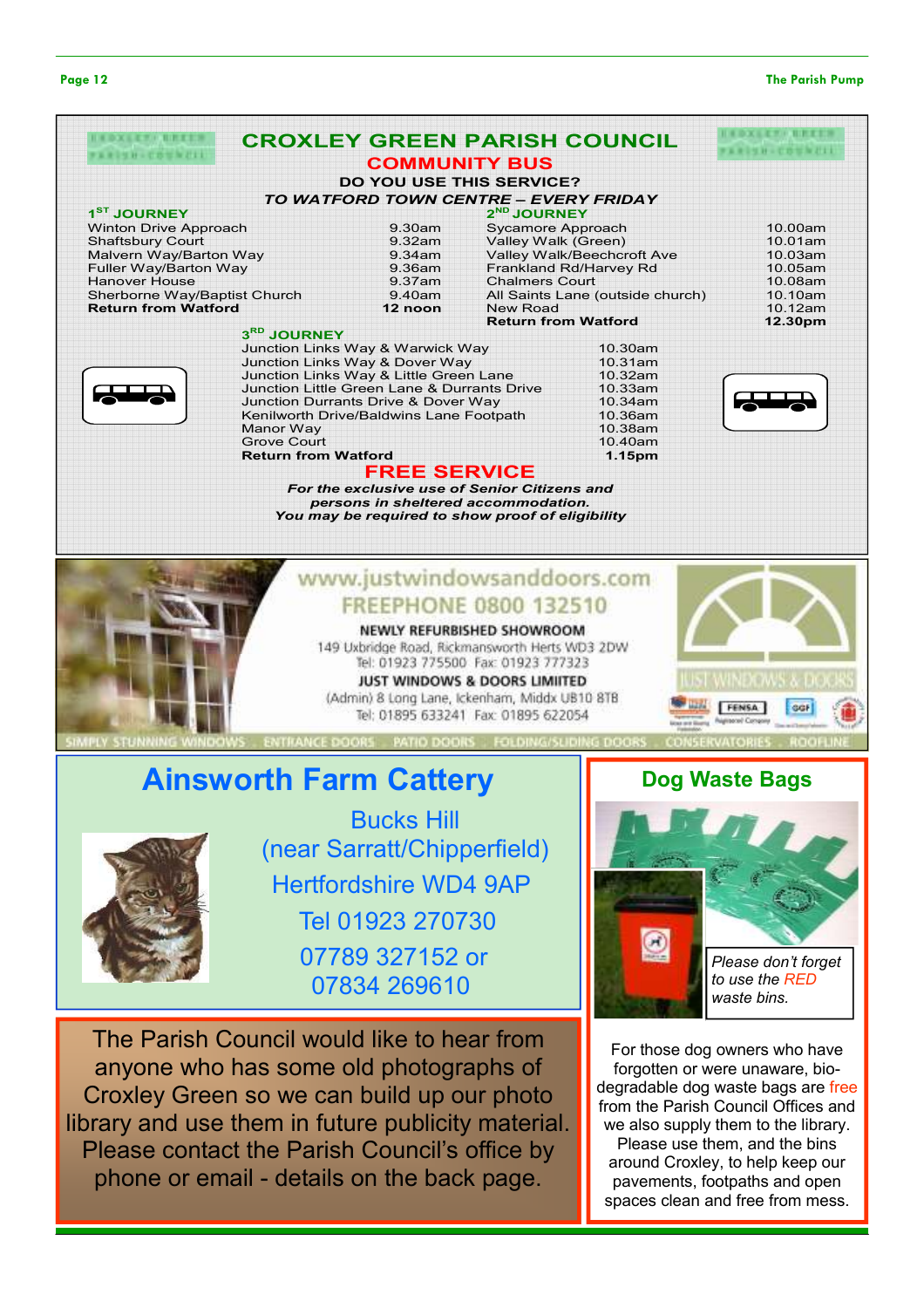# How HEALTHY are YOU?

- Do you get out of breath walking up the stairs?
- Are you happy with your body weight?
- Do you worry about the physical effects of getting older?

The 2008 Dept of Health Strategy for WELLBEING (healthy weight, healthy lives) cites the FACT there is deterioration in the health of the British public!!!!!!!!!!!!!!!!

The Croxley Wellness Centre opened in New Road, Croxley Green in May 2010 with a mission

"To serve the fitness needs of the people of Croxley Green".

Stepping inside Croxley Wellness Centre you will find a fully supervised gym, where qualified instructors are happy to take you through your first steps to fitness. Croxley Wellness Centre also boasts a smart new dance studio. A varied timetable of classes runs throughout the week, from Spin classes to Pilates, all YOU have to do is CHOOSE!! Debbie Bishop and Carole-Ann Withers aim to use their wealth of knowledge and experience to fulfill that mission.

Debbie Bishop has been involved in the fitness industry for the past 25 years. During that time she has engaged in extensive research and teaching in a number of related academic and operational disciplines of the wellness industry. She holds a BSC in Sport and Exercise Science, a Pg Cert in Management, An FA Sports Physiotherapy Diploma, an RSA Exercise to Music and a FFI Gym Instructors Certificate. Addition training with The Australian Institute of Physiotherapy and Pilates has enabled Debbie to not only run Pilates classes but also to facilitate teacher training courses at West Herts College for the Oxford and Cambridge

examination board. More recently West Herts Against Crime Debbie has been the author of advanced teaching materials which have been adopted by two examining boards which regulate the Certificate in Teaching Exercise to the Older Adult. Debbie feels that the aims of any exercise program should not only encompass looking slimmer and feeling fitter, but also enable a person to function better in their everyday life.

Carole-Ann Withers has been teaching fitness in the local community for the past 20 years and has taught very successfully, at many local clubs within this time. She is renowned for her attention to detail and exciting fun filled classes. She has filled many roles within the fitness industry including Gym Instructor, Studio Programme Co-ordinator and of course Fitness Instructor. Carole-Ann holds an extensive range of Fitness Instructor qualifications including RSA Exercise to Music, Reebok Step, BodyPump Instructor, Spin Instructor and RSA OCR Pilates Matwork Instructor. Her wealth of experience over the years enables Carole-Ann to consistently deliver a high standard of teaching. Carole-Ann is passionate about her teaching and wants to motivate, help you achieve and sustain your personal health and fitness goals. Carole-Ann believes 'enjoying fitness' is the key to keeping exercise as part of your life.

Let it make YOU feel more energised, less stressed and more relaxed.

Details can be found at www.croxleywellnesscentre.co.uk

Alternatively, Debbie or Carole-Ann can be contacted at The Croxley Wellness Centre on 01923 710676.

West Herts Against Crime provide a free home security and fire safety service. Everyone is entitled to a free home security survey and fire safety check; however, to qualify for the free supply and fitting of security equipment, you must be over 60 years of age, disabled, a lone parent, a repeat victim of burglary or a victim of domestic violence, race or hate crime. The service includes fitting a range of equipment such as door and window locks, spy holes, door chains and smoke alarms. They also provide expert advice on how to stay safe and secure in your home and will do presentations to local groups on crime prevention and bogus callers.

The Charity also provide a handyperson service for elderly and disabled residents in Watford and Three Rivers for a modest charge of £10 per hour up to a maximum of £45.

West Herts Against Crime works in partnership with organisations including Hertfordshire Constabulary, Hertfordshire Fire and Rescue Service, Three Rivers District Council and Thrive Homes.

For more information or to book a free home security survey call 01923 801138.

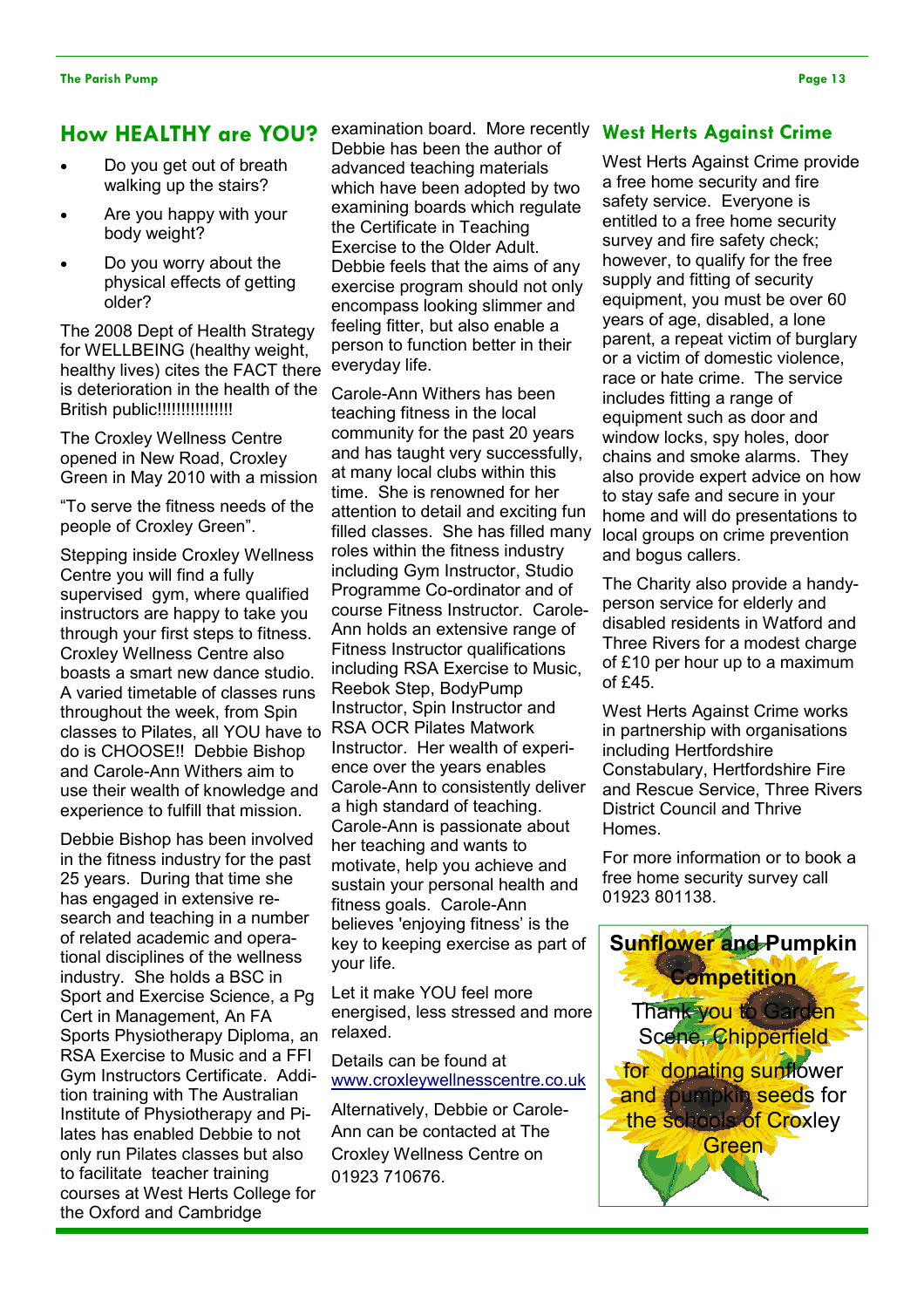#### Page 14 The Parish Pump



We are Hair...for you Unisex Hair Salon 299 Baldwins Lane Tel: 01923 711478

# CROXLEY ALARM SYSTEMS



For all your Security Requirements Free Advice and Quotations – Domestic & Commercial Croxley's Only NACOSS Gold Approved Installer Alarms \* 24 HR Monitoring \* CCTV\* Door Access Concorde House, 4 Scots Hill, Croxley Green, Herts WD3 3AD Tel: 01923 771920 Fax: 01923 772901 Mob: 07768 274750 www.croxleyalarmsystems.co.uk

For all general police enquiries, advice and non-emergencies call

01923 472142

or 0845 33 00 222

Your Neighbourhood **Officer could help!** www.herts.police.uk

Fully<br>Insured

All Areas<br>Covered

#### **ALL TYPES** SEAFFI HINE

Commercial

& Domestic **Free Estimates** Competitive<br>Prices

Safety on site is as clear as black & White. there are no grey areas when it comes to sat

PO Box 650 Rickmanaworth Hertfordshire WD3 00U







- Alarms
- Locks
- Access Control
- CCTV
- Maintenance Contracts
- **Lighting**

Offering a friendly, professional and flexible service whatever your security needs. Call now to arrange your free no obligation quotation and risk assessment.

# 0800 1979469

276 New Road, Rickmansworth, Herts, WD3 3HH Tel. 01923 441117 Fax. 01923 441118 Email. sales@m25security.co.uk

# FUNCTION ROOM FOR HIRE

RICKMANSWORTH CONSERVATIVE CLUB

BURY LANE RICKMANSWORTH 50/60 people maximum

Christening Parties Birthdays (over 25's) Wedding Anniversaries Business Meetings

For more details please phone

01923 443770



- · Sports Injuries
- **Expectant Mothers**

133 New Road, Croxley Green, WD3 3EN (opposite the Co-Op)

> Tel: 01923 770284 Mob: 07779 789873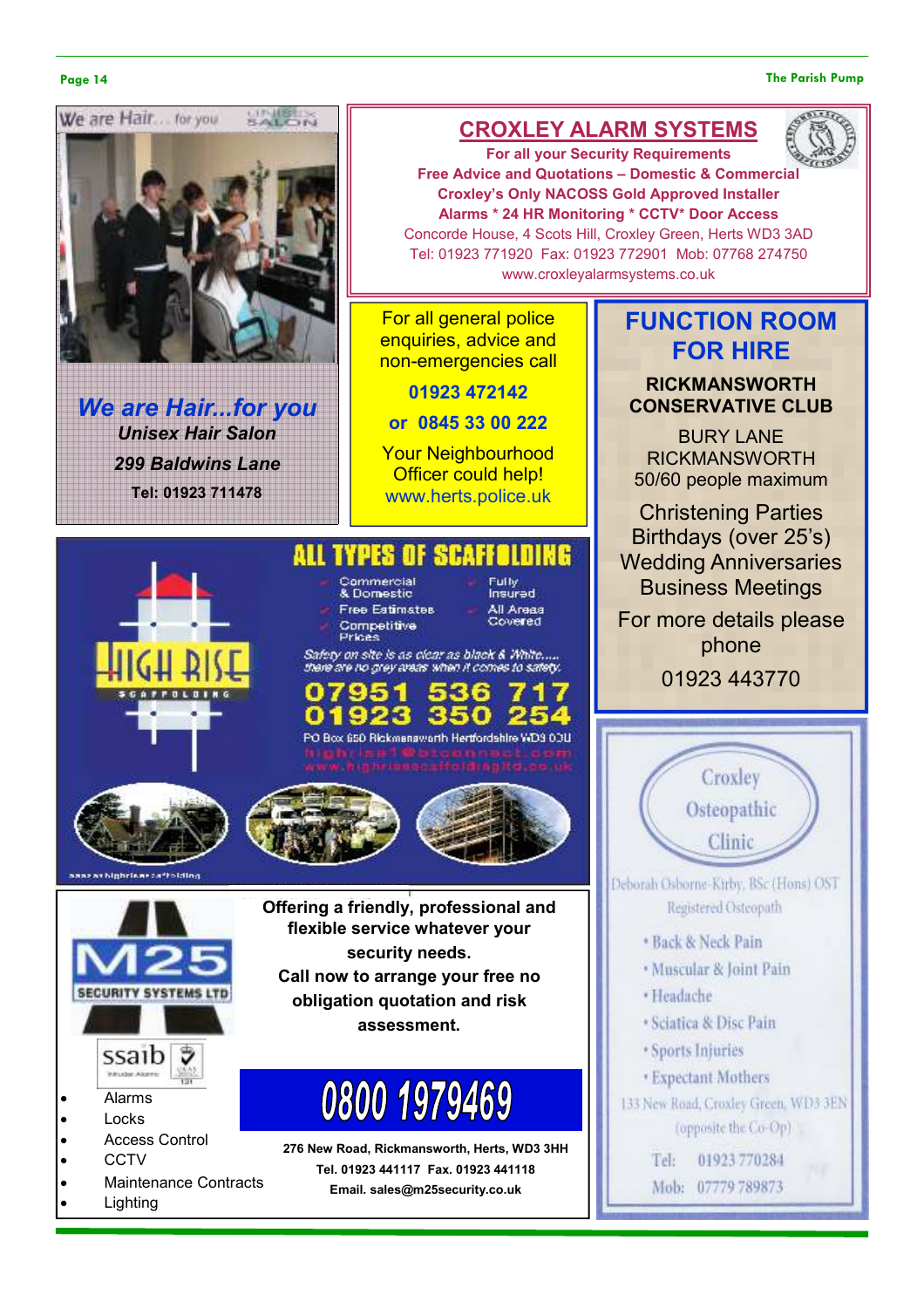| Events      | <b>EVENTS - dates for your diary</b>                                                                                       |
|-------------|----------------------------------------------------------------------------------------------------------------------------|
|             | Saturday 19 June 2010-Revels on the Green                                                                                  |
| June        | Sunday 20 June 2010—Churches Together Summer Celebration on the Green—picnic at<br>3.30pm, service at 4.30pm               |
|             | Friday 2 July 2010—Senior Citizens outing to World's End Garden Centre, Wendover, Bucks                                    |
| July        | Sunday 11 July 2010—Sponsored Dog Walk from 11am at the Parish Council, see website for<br>details or call into the office |
|             | Wednesday 4 August 2010-Classic Cars on the Green 12pm-late                                                                |
| Aug         | Wednesday 4 August 2010—Picnic and Play at Barton Way 12.30—3.30pm                                                         |
| <b>Sept</b> | Saturday 18 September 2010 Classic Cars on the Green with Carters Steam Fair—Scammell<br>road run and display 12-5pm       |
|             | Sunday 19 September 2010 Classic Cars on the Green with Carters Steam Fair—Classic Car<br>Show 10am-late                   |
| Oct         | Sunday 10 October 2010-Craft Day                                                                                           |
|             |                                                                                                                            |

# Croxley Green Parish Council Craft Fair

I am interested in demonstrating my craft at the Craft Fair on

Sunday 10th October 2010.

My craft is\_\_\_\_\_\_\_\_\_\_\_\_\_\_\_\_\_\_\_\_\_\_\_\_\_\_\_\_\_\_\_\_\_\_\_\_\_\_\_\_\_\_\_\_\_\_\_\_\_\_\_\_\_\_\_\_\_\_\_\_\_

Name\_\_\_\_\_\_\_\_\_\_\_\_\_\_\_\_\_\_\_\_\_\_\_\_\_\_\_\_\_Contact\_\_\_\_\_\_\_\_\_\_\_\_\_\_\_\_\_\_\_\_\_\_\_\_\_\_\_\_\_

Please return to the Parish Council Office or tel: 01923 710250 for further information

# Parish Council Meetings - general public welcome



Council meeting - last Thursday of each month (except May and August)

Annual Parish Meeting - last Thursday in April

Annual General Meeting - second Thursday in May

Environment & Amenity meeting - first Tuesday of each month (except May and August)

Planning & Development meeting - first and third Wednesday of each month

Finance & Administration meeting - second Thursday of each month (except August)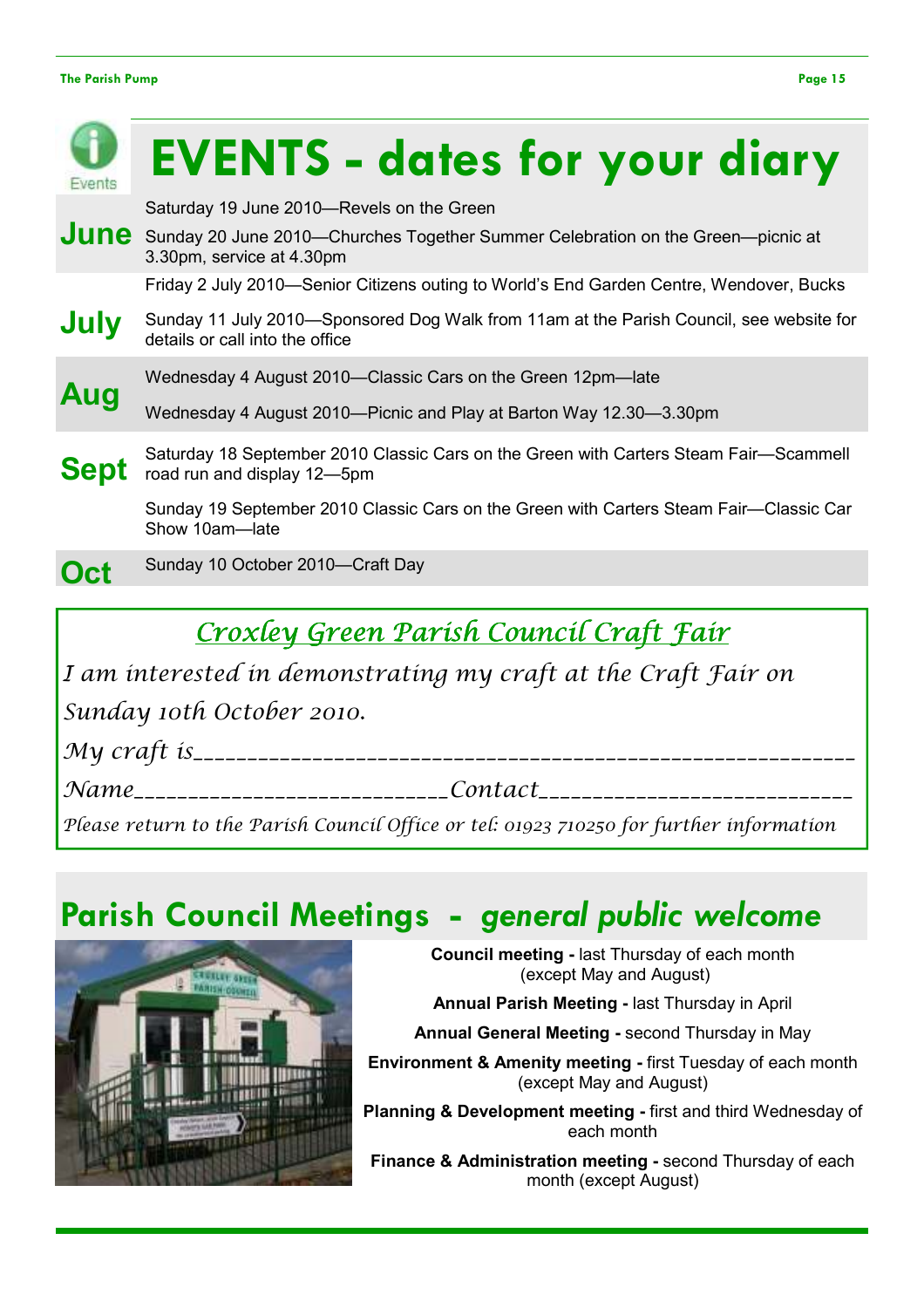

# Page 16 The Parish Pump Our Community The Parish Pump

Our Community

# School Gardens Updates

## Malvern Way

Year one children at Malvern Way have been very busy growing a variety of herbs and vegetables and look forward to harvesting their crops later in the year. All the children were delighted with the quality of their potato crop last year and hope to have a bumper crop of fruit to pick as well this year.

#### Janet English, Head teacher

## Harvey Road

At last year's Harvest Festival, for the first time, the school displayed a basket of produce from its own garden. This included main crop potatoes, baby pumpkins, sunflowers and herbs. By October Half Term, the Gardening Club had planted leeks, onion sets, garlic cloves and purple sprouting broccoli. We also potted up 'runners' produced by our strawberry plants and put in a blackcurrant bush. The Parish Council Rangers built us a second large raised bed and volunteer parents and grandparents spent one Sunday building a wooden arch to link the two beds together. A honeysuckle was planted to grow up one side; this was chosen as a food plant for moths, rather than butterflies.

Although frost or snow covered the garden during much of the winter all our plants survived. When the Gardening Club met again at the end of February we discussed what to grow this year. The children involved with the garden last year told us what they had liked growing and tasting (lots of chives and peas, please!) and everyone listed their favourite fruits and vegetables. This gave us lots of ideas, some more practical than others, so we are

going to try tomatoes, raspberries and sweet corn, but not bananas or grapes!

We have subdivided the garden into eight square beds, each with 1.2m sides; two for soft fruit, four for vegetables, and two for herbs and other plants. Peas and broad beans were sown by the children and grown on in a cold frame (not at school, as we don't yet have this facility) producing strong, healthy plants which have now been planted out. We also have beetroot, carrots, lettuces and mini 'Snowball' cauliflowers growing in the garden and since Easter we've sown seeds in pots for French beans, runner beans and tomatoes.

The school registered with the Potato Council's 'Grow Your Own Potatoes' scheme and received 'Rocket' and 'Vale's Emerald' "first early" potatoes along with growing kits. The Gardening Club and Class 5 planted these in the garden, as well as some more early and main crop potatoes. Thankfully there was time to earth up all of these, to protect them from the May frosts!

Half a dozen small leeks have been dug and now the children have been eating chives and peppery radishes. We have lots more sowing, growing and, of course, tasting to look forward to over the coming months.



Christine Cheek Gardening Club Organiser

## Little Green School

We have recently resumed our gardening after the winter break. Before Christmas we planted some cabbages and onion sets and they did not seem to be harmed by the cold and snow as they grew and grew and GREW

The cabbages have not turned out as we expected them to – but they have been a talking point.



Several weeks ago, we had a shed delivered and built (Thank You to Croxley Green Parish Council for some money towards this). We now have a store next to our vegetable beds so that tools, buckets and other equipment are close at hand and safe.

Now that the weather is warmer, we have been busy planting our vegetables for this year. Our radish, carrots, lettuce, potatoes and beetroot were a great success last year and we have planted some more to see if we can do as well this year. We are also trying out some new vegetables – French beans and courgettes and maybe some peas if we have enough space. We have been given some tomato plants to see how we go with those. One thing we are all looking forward to is the tasting!

Last year we eat some of our produce and sold some of it at our Summer Fair. Our plan this year is to have a vegetable stall at the end of term to sell any vegetables that are ready. We can then use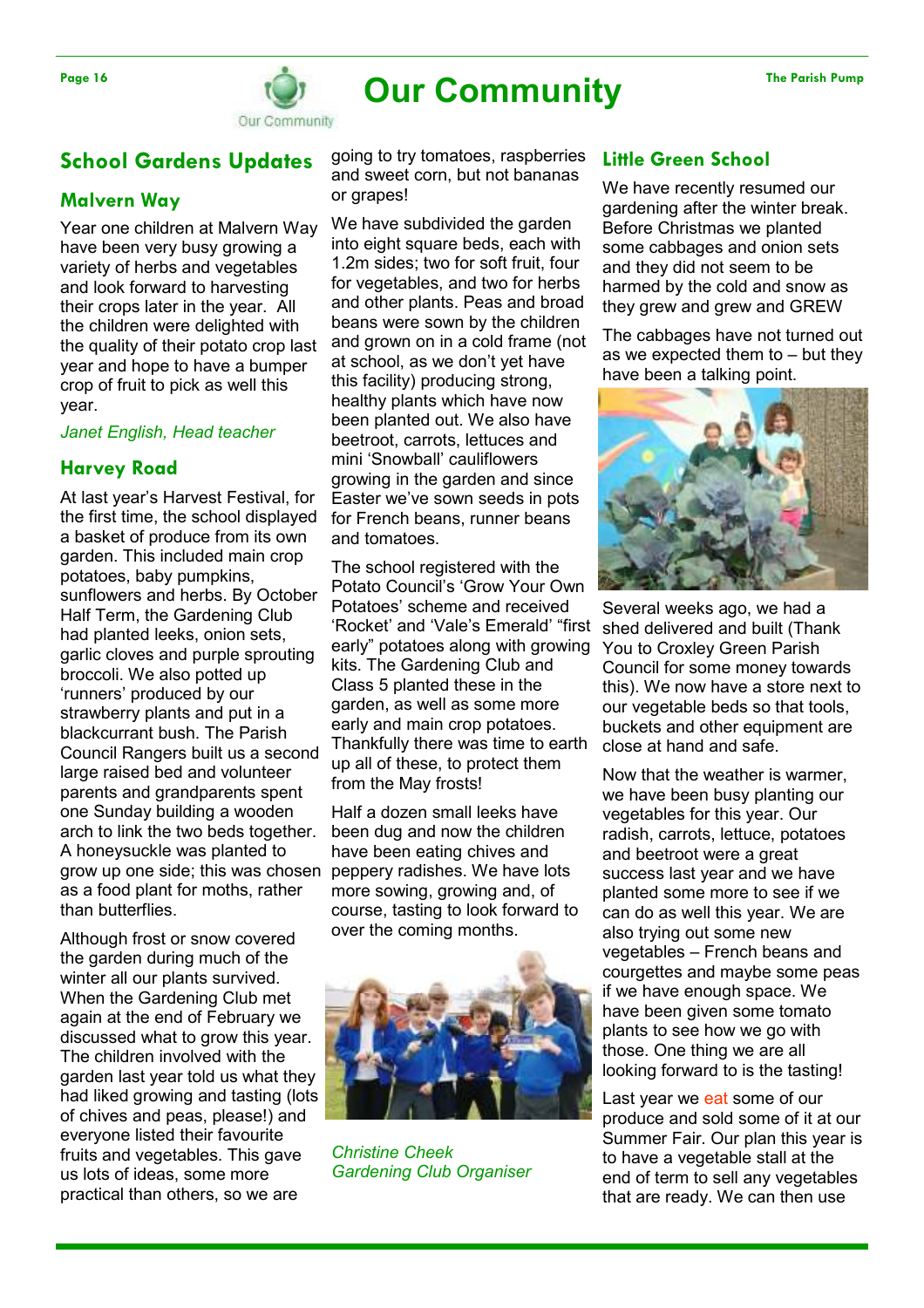

# The Parish Pump Page 17 Community

 the proceeds to buy more seeds for next year.

We have not forgotten the flowers either. Calendula, nasturtiums and sunflowers (both short and tall varieties) have already been planted. The plan is to have some around School to brighten up our surroundings and to sell some at the Summer Fair. Time has also been spent tidying up the flower pots ready for summer planting and generally keeping the gardens weeded and fed.

Our composting has been going well and we have used our homemade compost in the vegetable beds. We hope it helps everything to grow. We are planning to start some new compost bins in the near future as we have so many leaves and other matter that we can put in them and the ones we have are just not big enough.

We are having great fun at Gardening Club at Little Green and we are learning a lot about how to grow flowers and vegetables. If you haven't tried gardening as a hobby we recommend that you do. It is hard work but it is rewarding and FUN!

# Yorke Mead School Garden

With a huge thanks to the Parish Rangers, who worked tirelessly over the Easter holiday to build our KS2 garden, we are now up and running with two gardens.



Our KS1 garden is flourishing the peach tree has blossomed, and we are currently looking at the wonderful apple blossom on our ballerina fruit tree. The children's potatoes are just showing and the broad beans are maturing nicely. The children are very excited at watching the progress of their radishes, runner beans, lettuces, tomatoes, carrots, beetroots, strawberries and blackcurrants and can't wait for the taster and cookery sessions that will follow their harvest!

Our KS2 garden now has potatoes, lettuces, spring onions, parsley, onions and sweet peas. Our Gardening Club has been busy painting the shed, and we



are looking forward to adding to our produce - yet to plant are sweet corn, carrots and peas. We also would like the children to choose some fruit trees for this area.

Wendy Seabrook

# Parish Council Annual Garden Competition

Over the past 17 years, the Parish Council has successfully organised the annual Garden Competition. Unfortunately, over the past few years, the number of entrants has decreased and the competition seems to have reached its 'sell by date'. Regretfully therefore, the Parish Council has made the decision to discontinue the competition. However, it has been a great

privilege over the past 17 years to visit and judge so many lovely gardens in the village. We have met so many enthusiastic gardeners and made friends in the process.

As to the future, we are looking to introduce some new ideas on a similar theme – any suggestions from readers of this article would be gratefully received by the Parish Council. How would you like to see us supporting and encouraging Croxley's green fingers in the future?

A presentation of trophies to last year's winners of the competition will be made at a tea party during the course of the summer. This was postponed due to very heavy snow on the evening on which this should have taken place in January.

In conclusion, we would like to take this opportunity to thank everyone concerned for their support over the past 17 years and look forward to a new and exciting venture next year!

Cllr Christine Jefford

# Picnic and Play, Barton Way

Following the installation of the new play equipment at Barton Way and to celebrate this year's 'Play Day - Our Place', Three Rivers District Council will be organising a small, family celebration for the residents of Croxley Green at Barton Way playing fields. The 'Picnic and Play' celebration will take place on Wednesday 4 August from 12.30pm - 3.30pm and families are welcome to bring a picnic and join in the fun. We look forward to seeing lots of you there!

Charlotte Masters Active Communities Officer Three Rivers District Council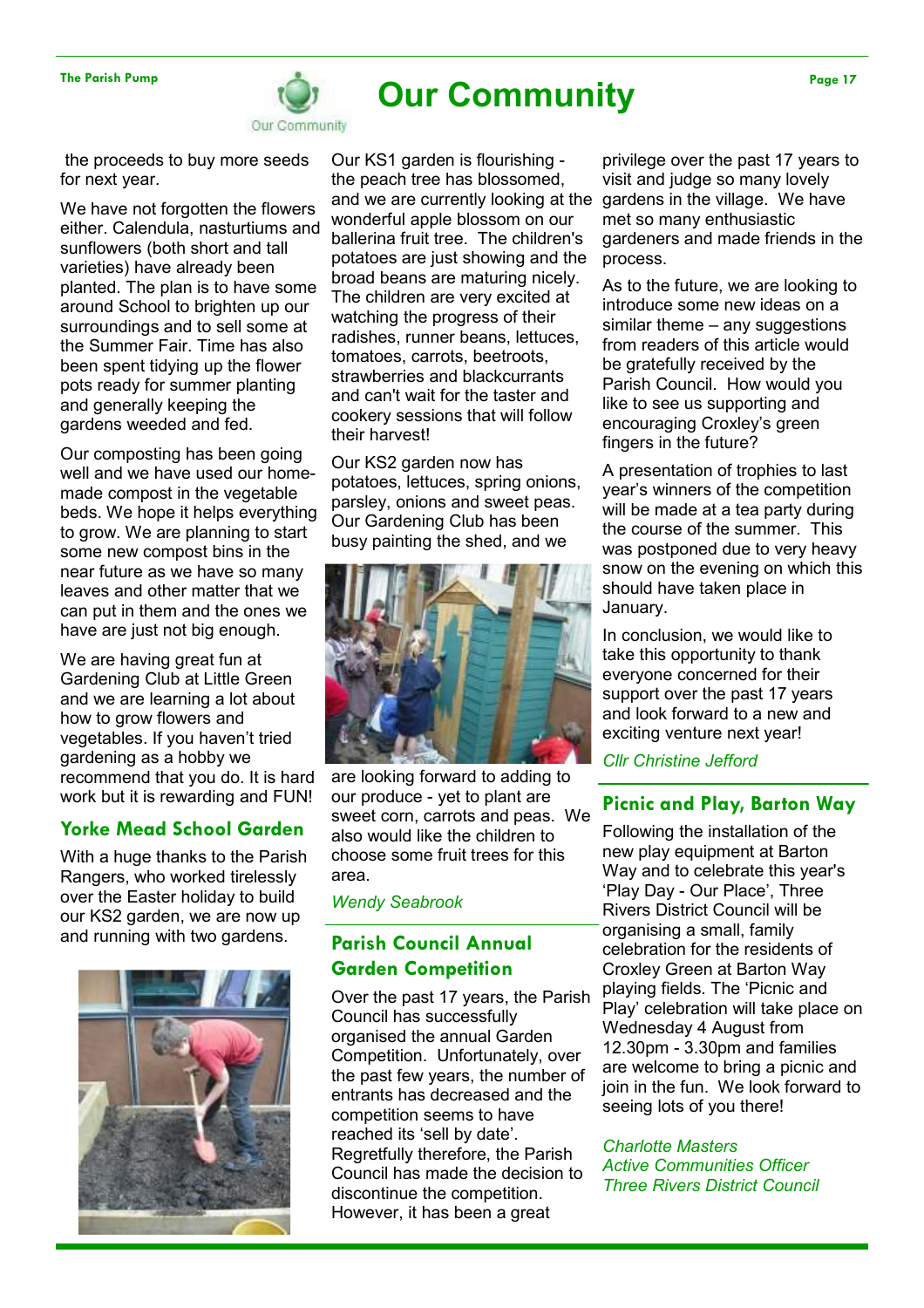# DISCOUNTS & SPECIAL OFFERS PASS PLUS BLOCK BOOKINGS INTENSIVE COURSES DUAL DRIVING SCHOOL 20% OFF BLOCK **BOOKINGS**



ALWAYS AVAILABLE

GET YOUR FIRST LESSON FREE CALL TODAY

# CALL: ALAN DEAN





# HOLIDAY BUNGALOW TO LET



Recently refurbished 3 bedroom holiday bungalow with panoramic sea views

Two miles from Lowestoft on the Norfolk / Suffolk borders

QUALITY IN TOURISM 3\* ROSETTE AWARDED

Telephone 020 8863 0918 for further information

# H . COUNCIL

# Parish Ranger

Required to carry out ground works and maintenance around Croxley Green, mainly The Green, Stones Orchard, Croxley Hall Woods and local footpaths.

A minimum of two years relevant experience is essential as is certificated qualifications in horticulture, arboriculture and operating machinery.

For an application pack please contact the Council offices: Community Way, Croxley Green, Herts, WD3 3SU tel: 01923 710250

email: info@croxleygreen-pc.gov.uk web:www.croxleygreen-pc.gov.uk Closing date: Friday 2 July 2010



# DOG LOVERS WANTED

Why not become a host caring for friendly dogs on a part-time basis while their owner is on holiday? Great for company and exercise. Visiting dogs are carefully matched to your home environment. Small fee paid.

OR

Are you looking for a cosy alternative to kennels for your dog?

Call Tracy on 07807 341657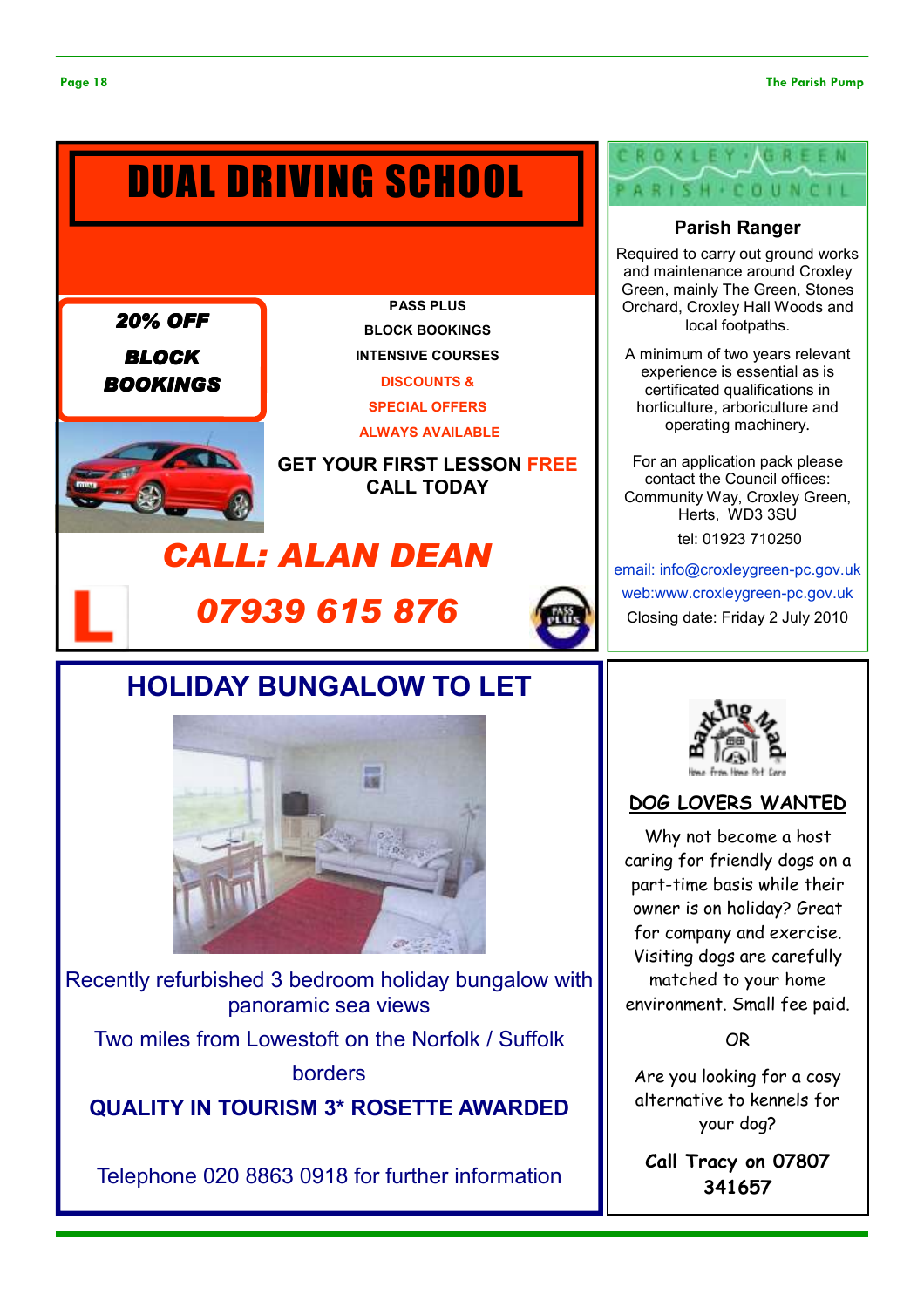# Chairman's Charity Quiz

This year, Croxley Green Parish Council held its  $9<sup>th</sup>$  annual Chairman's Charity Quiz on 13 March. Once again Cllr Mark Saxon ably undertook the task of Question Master for the evening.

This year's nominated charity was Croxley Green Scouts and was chosen by the Chairman of the Council, Cllr Marion Birch, as she felt that it would be appropriate to support a local organisation this year.

The evening was a great success with 83 contestants sitting down to a buffet supper and the quiz. In the event the evening resulted in a grand total of £748.34 being raised. The quiz was organised by Cllr Christine Jefford with the assistance of Parish Councillors, staff and friends which was much appreciated.

The winning team, led by Cllr Chris Lloyd was presented with an Easter egg together with a certificate to mark the occasion.

The Parish Council would like to thank everyone who provided raffle prizes or took part in the quiz and look forward to seeing many of you for next year's event.

### Cllr Christine Jefford

## Carol Hearne

Carol Hearne opened her salon 'WE ARE HAIR FOR YOU' 15 years ago, providing a much needed service for the area at the top of Baldwins Lane where the shop is situated. The ambience of the salon is friendly and customers vary from toddlers to senior citizens.

Carol's daughter, Lauren is now a qualified hairdresser and works with her mother. Other members of the team are John (previously of New Road) who has been attending to the gentlemen, and Saturday girl, Holly. Carol says

she tries to keep up with modern trends, but sometimes finds it difficult as she is virtually a one woman band. Carol said to me that she has a good team now, is happy in what she does and is pleased with what she has accomplished in the years that she has been her own boss.

## Cllr Hazel Seeley

# Safe Pavements for **Pedestrians**

It has been brought to my attention by several people in Croxley that there is an increasing problem of cars mounting the kerb and driving along the pavement when passing oncoming vehicles.

I have witnessed this many times myself. I have 2 young children who either walk along the pavement with me, or the older one may ride her scooter and the youngest may be in her pushchair, but it amazes me the number of 'close shaves' we have had! The worst area that I am aware of is at the station end of New Road where there are cars parked on one side of the road. Instead of waiting to pass these when there is adequate time and space, drivers pull round, reducing the space for the traffic in the opposite direction, which in turn leads the drivers of these vehicles to mount the pavement, because, of course, they can't wait to let them pass!

Please, think of the safety of pedestrians when you drive along our roads, especially for our children who may be less visible and road-aware than adults. Take a little more time to let other cars through when space is limited. Please remember: the road is for motor vehicles, the pavement should be a safe place for pedestrians!

Cllr Janet Martin

## Wedding Anniversaries

I noticed 'Bess' scribbling away in her basket and decided to try and come up with something more appealing than 'collective nouns' so I am trying anniversaries as follows:

| First        | Paper          |
|--------------|----------------|
| Second       | Cotton         |
| Third        | Leather        |
| Fourth       | <b>Flowers</b> |
| Fifth        | Wood           |
| Sixth        | Sugar          |
| Seventh      | Copper         |
| Eighth       | <b>Bronze</b>  |
| Ninth        | Pottery        |
| Tenth        | Tin            |
| Eleventh     | Steel          |
| Twelfth      | Silk           |
| Thirteenth   | Lace           |
| Fourteenth   | Ivory          |
| Fifteenth    | Crystal        |
| Twentieth    | China          |
| Twenty-fifth | Silver         |
| Thirtieth    | Pearl          |
| Thirty-fifth | Coral          |
| Fortieth     | Ruby           |
| Forty-fifth  | Sapphire       |
| Fiftieth     | Golden         |
| Fifty-fifth  | Emerald        |
| Sixtieth     | Diamond        |
|              |                |

I am not sure whether this will be of more interest than Bess's nouns but at least I've tried to give her some competition, although I still think that when we are out for a walk, people will still say "Hello Bess" before acknowledging me – if at all!

### David Neighbour

PS Since compiling this list, it has been suggested to me that it might be nice to find out which couple in Croxley Green have been married the longest, so we must start at 50 years and over, please write in to the Parish Council.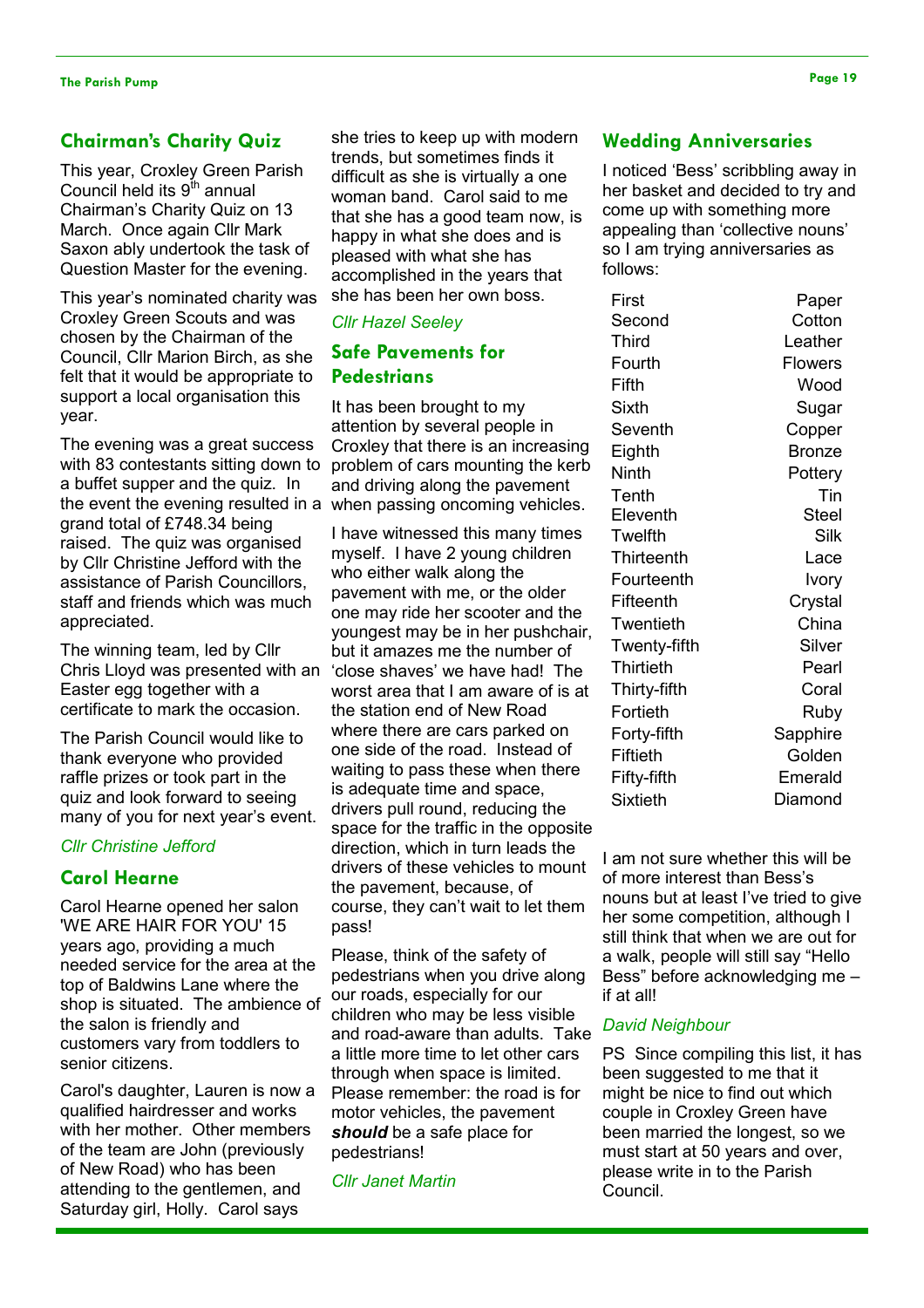# WANTED (alive please)



# Frank Headley Geraniums

# Stolen from the planter on the Green between 31st May and 1st June 2010

Please return to the planter or send replacements, information or donations to the Parish Council Offices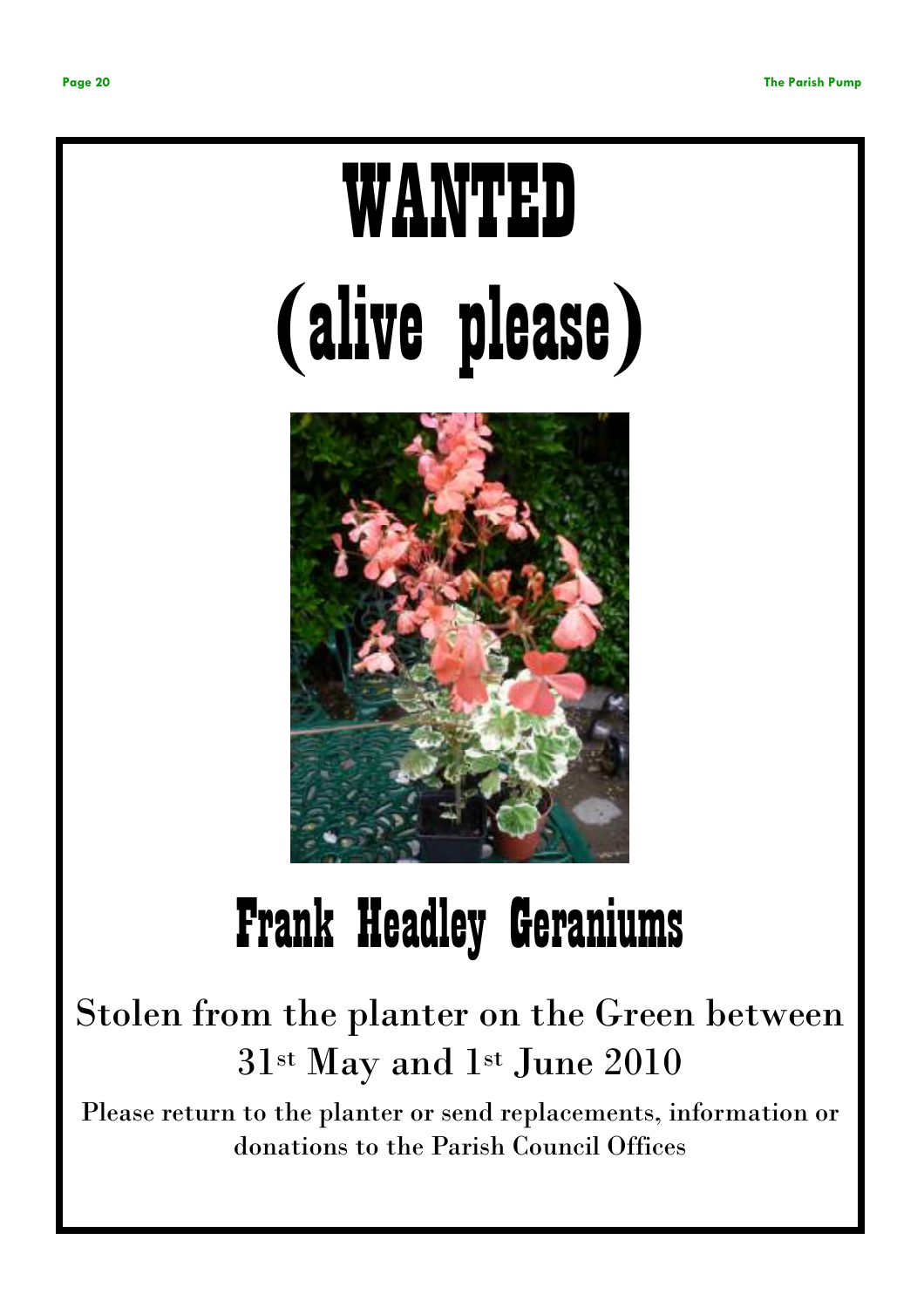## Computers for Idiots

My daughter gave me a laptop recently. Emboldened by this good fortune, I enrolled for "Computers for beginners" at the library, as my computer skills are about 20 years old.

Then a friend told me about a package deal for telephone and broadband which meant I could get connected to the internet. The router duly arrived with the words "only 20 minutes to connect" (I wish!). There was no way that I was going to touch this so called in my computer-friendly friend. In all, I suppose it took two weeks of several phone calls, each lasting approximately 40 minutes, speaking to people called Jayran, Nishit, Rajai and an un-named lady who suggested he took the phone socket to pieces. Unfortunately, these people who were based in Bangalore did not understand Brian and he did not understand them. Impasse!

Brian is a person who hates conceding defeat but after one mind-numbing evening spent hanging on the phone with "your call is valuable to us", "thank you for your patience ", and "you are in a queue" interspersed with truly awful music, he was no further forward than when he started.

Fortunately for his and my sanity, he knew a professional who appeared the next day and within 30 minutes had the whole thing up and running. This delightful man pointed out something small which Brian had missed.

So here I am, connected to the internet, a little apprehensive about using it – but no doubt my 10 year old great niece will soon put me right!

Cllr Hazel Seeley

## Walkers website gets better

Walking in Herts www.walkinginherts.co.uk is a website packed with useful information for walkers.

With more than 150 walks to download and print, free of charge; details of around 100 guided walks every month; books of walks; contact details for all the walking groups in the county and much more, it is a very useful resource. Whether you want to walk on your own or with a group, all the information is there in one place. Now, after three years hard work, local man John Harris has taken the concept Countrywide. Walking in England www.walkinginengland.co.uk has thousands of walks to download and print – and again, all free of charge!

John said, "There is so much walking information on the web but it is difficult to find. 'Walking in England' has brought it together in one place so, whether you are walking from home or away on holiday, you will be able to find a walk suitable for you".

With walks from half a mile to twelve miles long, and a note of suitability for pushchairs and wheelchairs, everyone can find a walk to enjoy.

Did you know that walking for just 30 minutes a day can help you:

- Feel good (you will feel fitter, your body will be more toned, and you will feel better about yourself)
- Have more energy
- Sleep better
- Reduce stress (have you ever noticed how it's difficult to walk and worry at the same time?)
- Reduce your blood pressure
- Manage your weight?

So home or away, check out the websites and get walking!

# Solar is an earner with new feed-in tariff

When you get an approved renewable energy system installed you can now benefit from a Feed-in Tariff (FIT). Your electricity supplier will pay one tariff for the electricity you generate and one for any electricity you export to the grid. For a standard household Solar PV system they'll pay 41.3p per kWh generated and at least 3p per kWh exported.

FITs mean that a well sited Solar PV system can now pay for itself in as little as 12.5 years. To qualify for FITs, equipment and its installers must both be MCS approved. The Microgeneration Certification Scheme is the new guarantee of quality.

A 2.5kW peak system for a two person household could save/earn you £1000 a year and currently costs around £15,000 fitted. A new set up like this will reduce your annual  $CO<sub>2</sub>$  emissions by around a tonne. In terms of its positive environmental impact this is comparable to getting loft and cavity wall insulation fitted together.

FITs replace government grants for electricity generating technologies like Solar PV and wind turbines. Grants for renewable heating systems remain but are due to be superseded in April 2011 by the Renewable Heat Incentive.

To qualify for a grant your home must be insulated (270mm in the loft and cavity wall filled) with energy saving light bulbs throughout.

 For the latest information on renewable energy systems and incentives, contact the Energy Saving Trust on 0800 512 012.